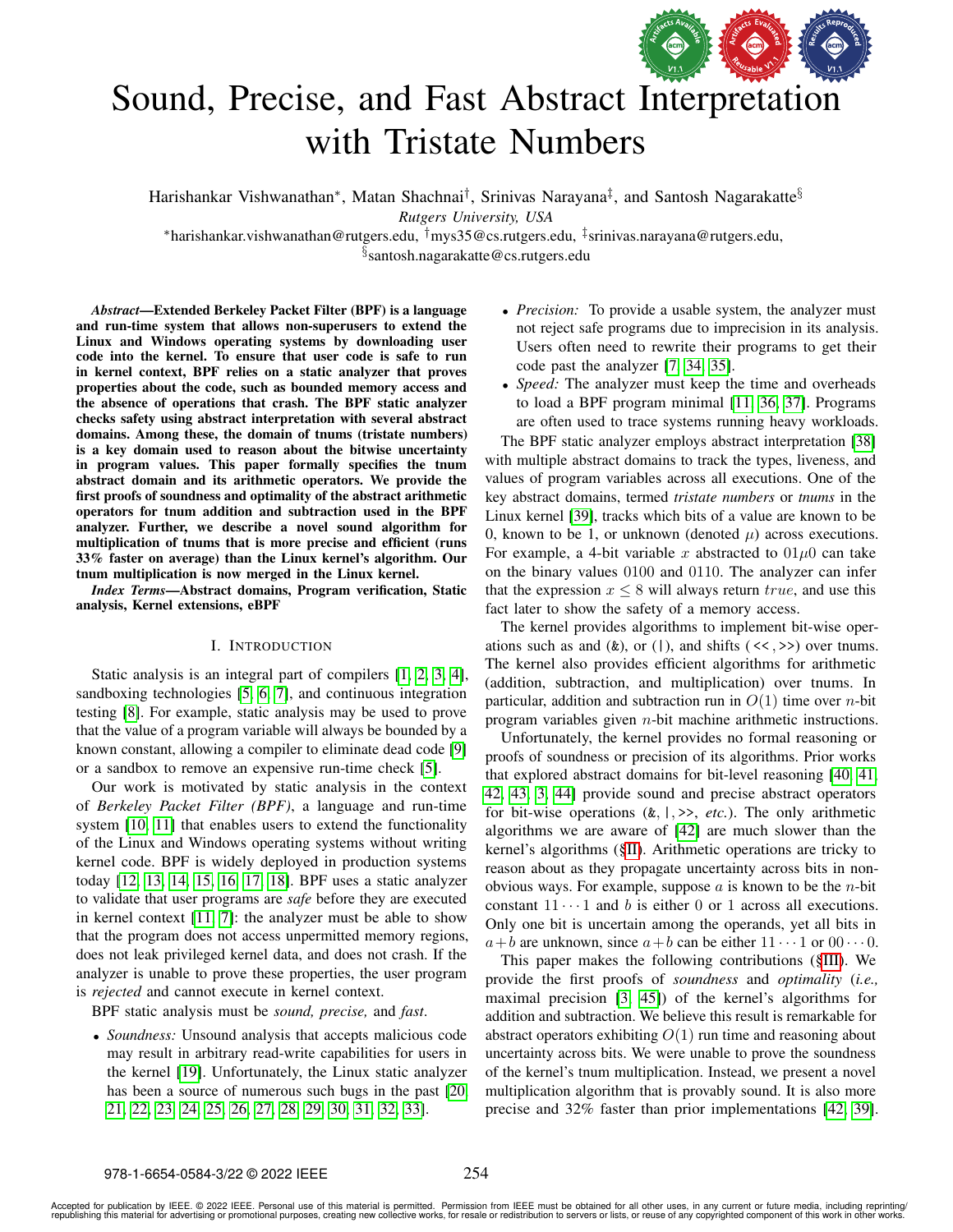This algorithm is now merged into the latest Linux kernels. Our reproducible artifact is publicly available [\[46\]](#page-10-45).

#### II. BACKGROUND

<span id="page-1-0"></span>The BPF static analyzer in the kernel checks the safety of BPF programs by performing abstract interpretation using the tnum abstract domain (among others). In this section, we provide a primer on abstract interpretation and describe the tnum abstract domain and its operators.

#### *A. Primer on Abstract Interpretation*

Abstract interpretation [\[38\]](#page-10-37) is a form of static analysis that captures the values of program variables in all executions of the program. Abstract interpretation employs *abstract values* and *abstract operators*. Abstract values are drawn from an *abstract domain*, each element of which is a concise representation of a set of concrete values that a variable may take across executions. For example, an abstract value from the interval abstract domain [\[47\]](#page-11-0)  $\{[a, b] | a, b \in \mathbb{Z}, a \leq b\}$  models the set of all concrete integer values (*i.e.*,  $x \in \mathbb{Z}$ ) such that  $a \leq x \leq b$ .

*Abstraction and Concretization functions.* An *abstraction function*  $\alpha$  takes a concrete set and produces an abstract value, while a *concretization function*  $\gamma$  produces a concrete set from an abstract value. For example, the abstraction of the set  $\{2, 4, 5\}$  in the interval domain is [2, 5], which produces the set  $\{2, 3, 4, 5\}$  when concretized.

Formally, the domains of the abstraction and concretization functions are two partially-ordered sets (posets) that induce a lattice structure. We denote the concrete poset C with the ordering relationship among elements  $\sqsubseteq_{\mathbb{C}}$ . Similarly, we denote the abstract poset A with the ordering relationship  $\sqsubseteq_A$ . For example, the interval domain employs the concrete poset  $\mathbb{C} \triangleq$  $2^{\mathbb{Z}}$ , the power set of  $\mathbb{Z}$ , with the subset relation  $\subseteq$  (e.g.,  $\{1,2\} \subseteq$  $\{1, 2, 3\}$  as its ordering relation. The abstract poset is  $\mathbb{A} \triangleq$  $\mathbb{Z} \times \mathbb{Z}$  with the ordering relation  $[a, b] \sqsubseteq_{\mathbb{A}} [c, d] \Leftrightarrow (c \leq$  $a) \wedge (d \geq b).$ 

A value  $a \in A$  is a *sound* abstraction of a value  $c \in \mathbb{C}$  if and only if  $c \sqsubseteq_{\mathbb{C}} \gamma(a)$ . Moreover, a is an *exact* abstraction of c if  $c = \gamma(a)$ . Abstractions are often not exact, over-approximating the concrete set to permit concise representation and efficient analysis in the abstract domain. For example, the interval [2, 5] is a sound but inexact abstraction of the set  $\{2, 4, 5\}$ .

*Abstract operators* are functions over abstract values which return abstract values. An abstract operator implements an "abstract version" of a concrete operation over concrete sets, hence enabling a static analysis to construct the abstract results of program execution. For example, abstract integer addition in the interval domain (denoted  $+_{A}$ ) abstracts concrete integer addition (denoted  $+_{\mathbb{C}}$ ) as follows:  $[a_1, b_1] +_{\mathbb{A}} [a_2, b_2] \triangleq [a_1 +_{\mathbb{C}}]$  $a_2, b_1 +_{\mathbb{C}} b_2$ . Abstract operators typically over-approximate the resulting concrete set to enable decidable and fast analysis at the expense of precision. For a concrete set  $S \in \mathbb{C}$ , suppose we use the shorthand  $f(S)$  to denote the set  $\{f(x) | x \in S\}$ . An abstract operator  $q : A \rightarrow A$  is a *sound* abstraction of a concrete operator  $f: \mathbb{C} \to \mathbb{C}$  if  $\forall a \in \mathbb{A} : f(\gamma(a)) \sqsubseteq_{\mathbb{C}} \gamma(g(a)).$ Further, g is *exact* if  $\forall a \in A : f(\gamma(a)) = \gamma(g(a)).$ 

*Galois connection.* Pairs of abstraction and concretization functions  $(\alpha, \gamma)$  are said to form a Galois connection if [\[45\]](#page-10-44):

- 1)  $\alpha$  is monotonic, *i.e.*,  $x \sqsubseteq_{\mathbb{C}} y \implies \alpha(x) \sqsubseteq_{\mathbb{A}} \alpha(y)$
- 2)  $\gamma$  is monotonic,  $a \sqsubseteq_{\mathbb{C}} b \implies \gamma(a) \sqsubseteq_{\mathbb{A}} \gamma(b)$
- 3)  $\gamma \circ \alpha$  is extensive, *i.e.*,  $\forall c \in \mathbb{C} : c \sqsubseteq_{\mathbb{C}} \gamma(\alpha(c))$
- 4)  $\alpha \circ \gamma$  is reductive, *i.e.*,  $\forall a \in \mathbb{A} : \alpha(\gamma(a)) \sqsubseteq_{\mathbb{A}} a$

The Galois connection is denoted as  $(C, \sqsubseteq_{\mathbb{C}}) \xrightarrow[\alpha]{\sim} (A, \sqsubseteq_{\mathbb{A}})$ . The existence of a Galois connection enables reasoning about the soundness and the precision of any abstract operator.

*Optimality.* Suppose  $(\mathbb{C}, \sqsubseteq_{\mathbb{C}}) \xrightarrow{\curvearrowleft} (\mathbb{A}, \sqsubseteq_{\mathbb{A}})$  is a Galois connection. Given a concrete operator  $f : \mathbb{C} \to \mathbb{C}$ , the abstract operator  $\alpha \circ f \circ \gamma$  is the smallest sound abstraction of f: that is, for any sound abstraction  $q : A \rightarrow A$  of f, we have  $\forall a \in \mathbb{A} : \alpha(f(\gamma(a))) \sqsubseteq_{\mathbb{A}} g(a)$ . We call  $\alpha \circ f \circ \gamma$  the *optimal*, or maximally precise abstraction, of f.

#### *B. The Tnum Abstract Domain*

Tnums enable performing bit-level analysis by abstracting each bit of a program variable separately. Across executions, each bit is either known to be 0, known to be 1, or uncertain, denoted by  $\mu$ . For an *n*-bit program variable, the abstract value corresponding to the variable has n ternary digits, or *trits*. Each trit has a value of 0, 1, or  $\mu$ .

Bit-level abstract interpretation has been addressed in several prior works using the bitfield abstract domain [\[40,](#page-10-39) [41,](#page-10-40) [42\]](#page-10-41) and the known bits abstract domain [\[43,](#page-10-42) [3,](#page-10-2) [44\]](#page-10-43). Abstraction and concretization functions forming a Galois connection already exist [\[41\]](#page-10-40), as well as sound and optimal abstract operators for bit-level operations like bit-wise-and (&), bit-wise-or (|), and shifts  $(\langle \langle \rangle \rangle)$  [\[3,](#page-10-2) [41\]](#page-10-40). In contrast to prior work, this paper explores provably sound, optimal, and computationally-efficient abstract operators corresponding to *arithmetic operations* such as addition, subtraction, and multiplication. The Linux kernel analyzer, despite heavily leveraging this domain's abstract operations, formally lays out neither the soundness nor optimality for the abstract arithmetic operations.

*Abstract and Concrete Domains.* Tnums track each bit of variables drawn from the set of *n*-bit integers  $\mathbb{Z}_n$ .

• The concrete poset is  $\mathbb{C} \triangleq 2^{\mathbb{Z}_n}$ , the power set of  $\mathbb{Z}_n$ . The ordering relation  $\sqsubseteq_{\mathbb{C}}$  is the subset relation:

$$
a \sqsubseteq_{\mathbb{C}} b \triangleq a \subseteq b \tag{1}
$$

• The abstract poset A is the set of *n*-trit tnums  $\mathbb{T}_n$  (each trit is 0, 1, or  $\mu$ ). Suppose we represent the trit in the  $i^{th}$ position of a by a[i]. The ordering relation  $\sqsubseteq_{\mathbb{A}}$  between abstract elements is defined by:

$$
P \sqsubseteq_{\mathbb{A}} Q \triangleq \forall i, 0 \le i \le n - 1, \forall k \in \{0, 1\} : (P[i] = \mu \Rightarrow Q[i] = \mu) \land (Q[i] = k \Rightarrow P[i] = k)
$$
(2)

Fig. [1](#page-2-0) shows Hasse diagrams of the lattices induced by these posets for integers with bit width  $n = 2$ . The concrete domain consists of all elements of the power set of  $\{0, 1, 2, 3\}$  and the abstract domain consists of tnums of the form  $t_1t_0$  where each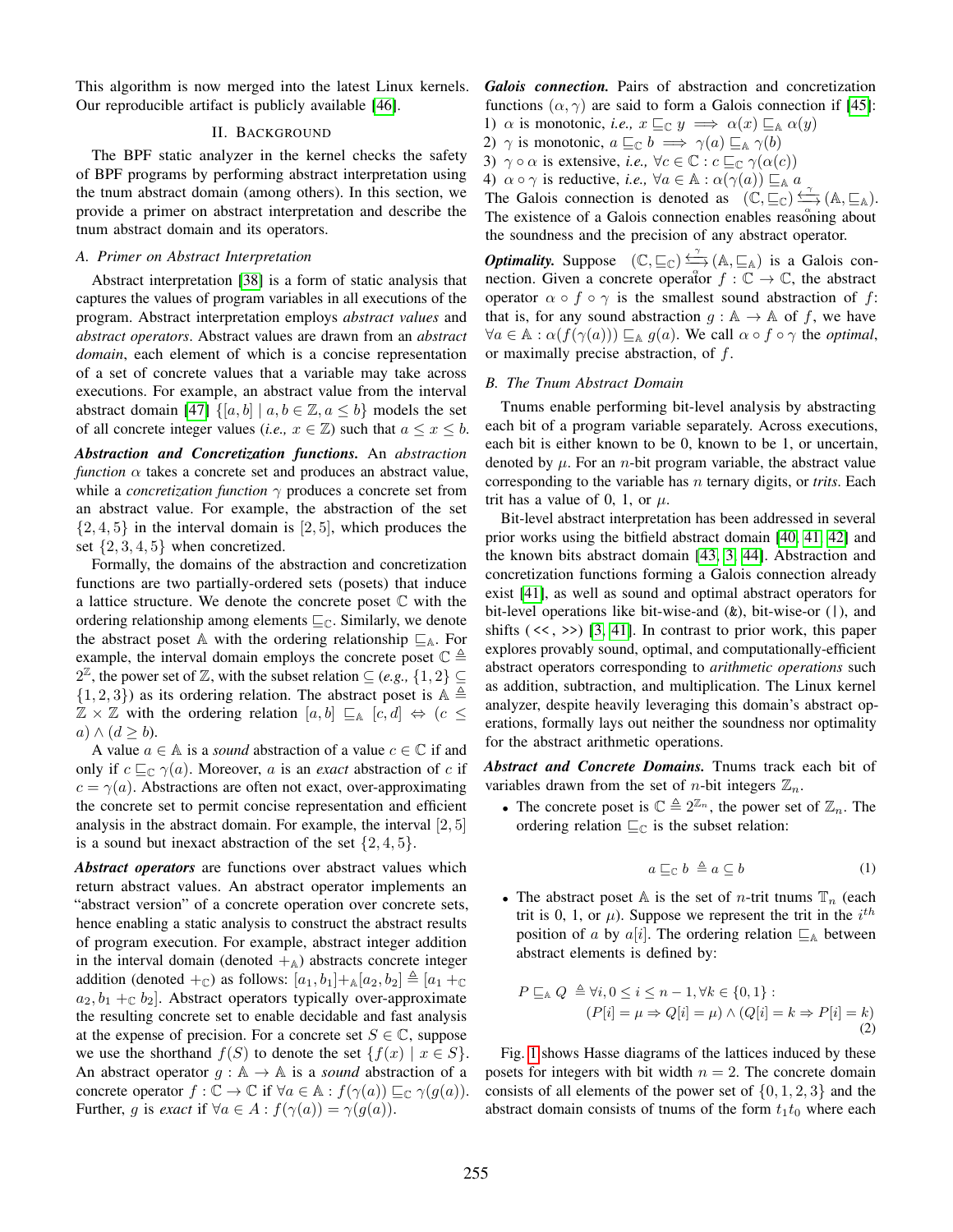<span id="page-2-0"></span>

Fig. 1: Hasse diagrams of the lattices for (a) the concrete domain  $(2^{\mathbb{Z}_n}, \subseteq)$ and (b) the abstract domain  $(\mathbb{T}_n, \underline{\mathbb{F}}_{\mathbb{A}})$  for  $n = 2$ . Below every element of the abstract domain, we show its Linux kernel implementation using two 2-bit values  $(v, m)$ . Also shown are two examples of abstraction ( $\alpha$ , dotted black lines) followed by concretization ( $\gamma$ , solid black lines). (i) Starting with  $C' = \{1, 2, 3\}$ ,  $\alpha(C')$  gives  $\mu\mu$ , and  $\gamma(\alpha(C'))$  gives  $\{0, 1, 2, 3\}$ , and overapproximation of C'. (ii) However, starting with  $C'' = \{2, 3\}$ ,  $\alpha(C'')$ gives  $1\mu$ , and  $\gamma(\alpha(C''))$  gives  $\{2,3\}$ , exactly equal to C''. In both cases,  $C \sqsubseteq_{\mathbb{C}} \gamma(\alpha(C)).$ 

 $t_i$  is a trit with value 0, 1, or  $\mu$ . Any of  $3^n$  abstract values can be used to represent concrete sets of  $n$ -bit values.

*Implementation of tnums in the Linux kernel.* The Linux kernel's implementation of representing one *n*-trit tnum  $P \in$  $\mathbb{T}_n$  uses two *n*-bit values  $(P.v, P.m)$ , where the 'v' stands for *value* and the 'm' stands for *mask*. The values of the  $k^{th}$  bits of P.v and P.m are used to inform the value of the  $k^{th}$  trit of P.

$$
(P.v[k] = 0 \land P.m[k] = 0) \triangleq P[k] = 0
$$
  
\n
$$
(P.v[k] = 1 \land P.m[k] = 0) \triangleq P[k] = 1
$$
  
\n
$$
(P.v[k] = 0 \land P.m[k] = 1) \triangleq P[k] = \mu
$$
  
\n(3)

We define the domain of abstract values  $\mathbb{T}_n \triangleq \mathbb{Z}_n \times \mathbb{Z}_n$ . If for a tnum P,  $P.v[k] = P.m[k] = 1$  at some position k, we say that such a tnum is not *well-formed*. All such tnums represent the abstract value  $\perp$  and the concrete empty set  $\varnothing$ .

$$
\forall P: (\exists k: P.v[k] \& P.m[k] = 1) \Leftrightarrow P = \bot
$$
 (4)

A large fraction of random bit patterns  $(v, m)$  aren't well formed: in particular, only  $3^n$  among the  $2^{2n}$  *n*-bit  $(v, m)$  bit patterns correspond to well-formed tnums that are not  $\perp$ .

We are now ready to define the Galois connection for the tnum abstract domain using the above implementation of abstract values. These take a form similar to the functions defined in prior work [\[41\]](#page-10-40). In the discussion that follows we will use the notation  $(k, l, \oplus, \sim, \ll, \gg)$  respectively for the bitwise and, or, exclusive-or, negation, left-shift, and right-shift operations over  $n$ -bit bit vectors.

*Galois connection.* Given a concrete set  $C \in 2^{\mathbb{Z}_n}$ . The abstraction function  $\alpha: 2^{\mathbb{Z}_n} \to \mathbb{Z}_n \times \mathbb{Z}_n$  is defined as follows.

$$
\alpha_{\mathbf{\underline{\mathbf{k}}}}(C) \triangleq {\mathbf{\underline{\mathbf{k}}}} \{c \mid c \in C \}
$$
  
\n
$$
\alpha_1(C) \triangleq {\mathbf{\underline{k}} \{c \mid c \in C \}}
$$
  
\n
$$
\alpha(C) \triangleq (\alpha_{\mathbf{\underline{\mathbf{k}}}}(C), \ \alpha_{\mathbf{\underline{\mathbf{k}}}}(C) \oplus \alpha_1(C))
$$
\n(5)

This abstraction function is sound. However, it is not exact, as easily seen from the fact that there are  $2^{2^n}$  elements in  $\mathbb C$  but only  $3^n$  well-formed tnums in  $\mathbb{T}_n$ . Many concrete sets will be over-approximated. However,  $\alpha$  is a composition of functions that abstract the domain exactly *when each bit is considered separately* [\[48,](#page-11-1) [3\]](#page-10-2). Informally, given a concrete set  $C \in \mathbb{C}$  and  $x, y \in C$ ,  $\alpha(C)$  contains an uncertain trit at position k iff C contains  $x$  and  $y$  with bits differing at  $k$ .

<span id="page-2-3"></span>
$$
\forall b \in \{0, 1\}: \ \alpha(C)[k] = b \Leftrightarrow \forall x \in C: \ x[k] = b
$$
  
 
$$
\alpha(C)[k] = \mu \Leftrightarrow \exists x, y \in C: \ x[k] = 0 \land y[k] = 1
$$
 (6)

This abstraction function  $\alpha$  is *bitwise exact*.

Further, consider a tnum  $P \in \mathbb{T}_n$  implemented as  $(P.v, P.m) \in \mathbb{Z}_n \times \mathbb{Z}_n$ . Then the concretization function  $\gamma : \mathbb{Z}_n \times \mathbb{Z}_n \to 2^{\mathbb{Z}_n}$  is defined as:

<span id="page-2-1"></span>
$$
\gamma(P) = \gamma((P.v, P.m)) \triangleq \{c \in \mathbb{Z} \mid c \& \sim P.m = P.v\}
$$
  

$$
\gamma(\perp) \triangleq \varnothing
$$
 (7)

Then  $\alpha$  and  $\gamma$  form a Galois connection. Informally, the tnum obtained from applying  $\alpha$  on a set of concrete values always soundly over-approximates the original set if concretized. An illustration of this fact can be seen in Fig. [1.](#page-2-0) Please refer to the extended technical report [\[49\]](#page-11-2) for the (standard) proof. The existence of the Galois connection enables, in principle, constructing sound and optimal abstract operators over tnums. The abstraction of the concrete set  $\{1, 2, 3\}$  soundly overapproximates it:  $\{1, 2, 3\} \sqsubseteq_{\mathbb{C}} \gamma(\alpha(\{1, 2, 3\})).$ 

*Abstract operators on tnums.* The BPF instruction set supports the following (typical) concrete operations over 64 bit registers: add, sub, mul, div, or, and, lsh, rsh, neg, mod, xor and arsh. To soundly analyze general BPF programs, the BPF static analyzer requires abstract operators corresponding to all the above concrete operations. For some operators, notably div and mod, defining a precise abstract operator is challenging. In such cases, the BPF static analyzer conservatively and soundly sets all the output trits to unknown.

<span id="page-2-2"></span>*Challenges.* Despite enjoying a Galois connection, constructing *efficient* optimal abstractions for arithmetic operators is nontrivial. Given a concrete operator  $f$ , the optimal abstract operator  $\alpha \circ f \circ \gamma$  is infeasible to compute in practice [\[50,](#page-11-3) [51,](#page-11-4) [52\]](#page-11-5). For example, if  $f$  is a concrete operator of arity 2, there may be  $2^{2n}$  computations of f after the first concretization  $\gamma(.)$  in the worst case (the average case is not much better).

Prior work on the bitfield domain [\[41\]](#page-10-40), a domain similar to thums  $(2^{\mathbb{Z}_n} \xrightarrow{\gamma} \mathbb{Z}_n \times \mathbb{Z}_n)$ , presents abstract operators for bitwise or, and, exclusive-or, left and right shift operations that are *optimal*. However, most prior works on the bitfield and known bits abstract domains [\[43,](#page-10-42) [3,](#page-10-2) [44,](#page-10-43) [40,](#page-10-39) [41\]](#page-10-40) fail to provide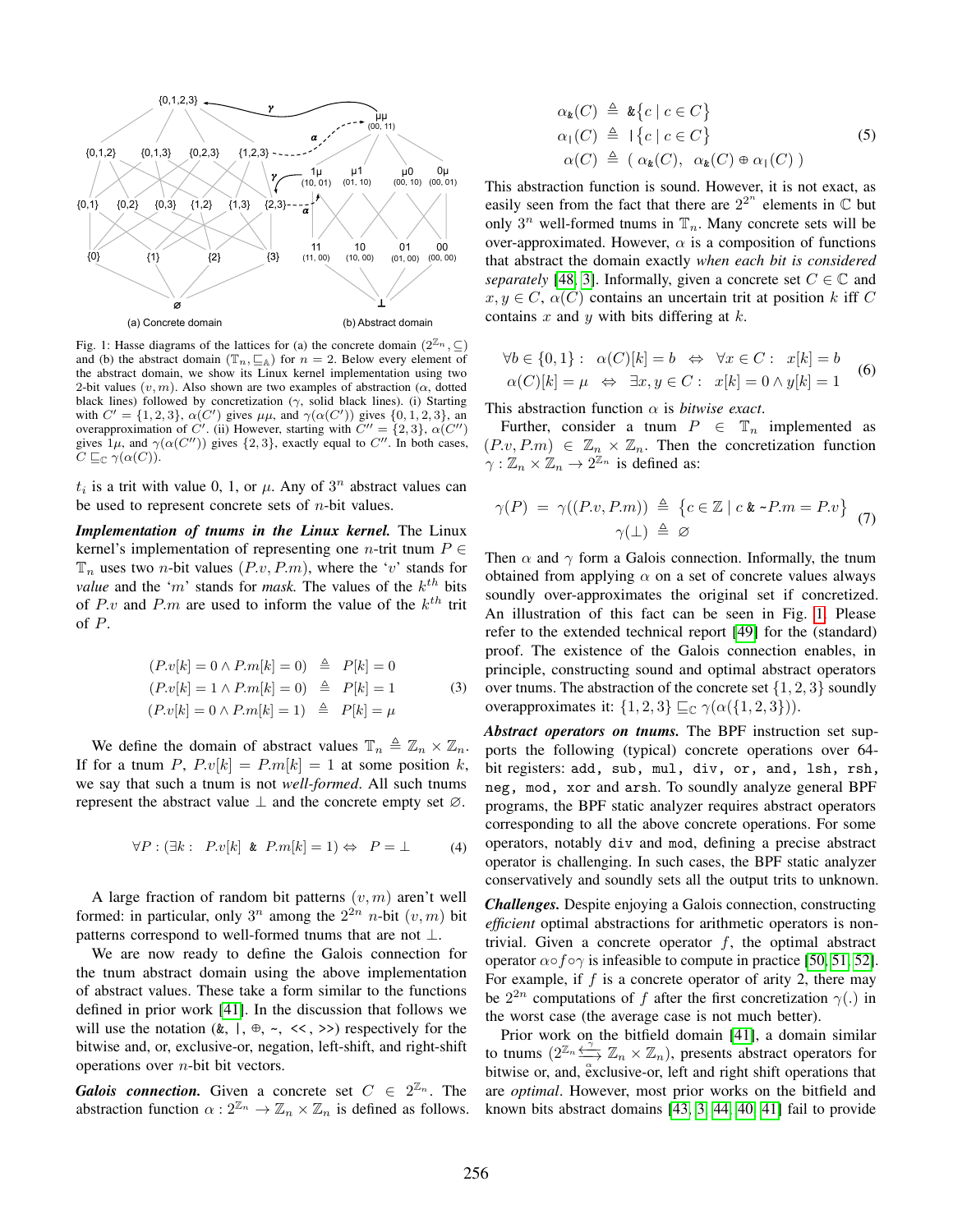abstract arithmetic operators for addition, subtraction, and multiplication. To our knowledge, Regehr and Duongsaa [\[42\]](#page-10-41) provide the only known abstract operators for arithmetic in this domain, based on ripple-carry logic and composition of abstract operators. These operators are sound but not optimal. Further, they have a runtime of  $O(n)$  for *n*-bit abstract addition and subtraction, and  $O(n^2)$  for abstract multiplication.

In the next section, we present proofs of soundness and optimality for abstract operators for addition and subtraction originally developed (without formal proof) in the Linux kernel. These operators run in  $O(1)$  time given *n*-bit machine arithmetic instructions ( $n = 64$  in the kernel). Such efficiency is remarkable, given that in general addition and subtraction use ripple-carry operations creating dependencies between the bits. We also present an abstract multiplication operator that is provably sound, empirically more precise, and faster than the abstract multiplication in [\[42\]](#page-10-41) and the Linux kernel. Notably, none of the algorithms in this paper use the composition structure  $\alpha \circ f \circ \gamma$  or "merely" compose existing sound abstract operators. This motivated us to develop dedicated proof techniques.

## <span id="page-3-0"></span>III. SOUNDNESS AND OPTIMALITY OF ABSTRACT ARITHMETIC OVER TNUMS

We explore the soundness and optimality of tnum arithmetic operators, specifically addition, subtraction, and multiplication. The kernel proposes abstract operators for each of them, but lacks any proof of soundness. Hence, we perform an automated (bounded bitwidth) verification of the soundness of the kernel's tnum abstract operators ([§III-A\)](#page-3-1) using SMT solvers. We were able to prove the soundness of the kernel's abstract addition, subtraction, and all other bitwise operators up to 64-bits, and soundness of the kernel's multiplication up to 8-bits. Motivated by these results, we undertook an analytical study of these algorithms, which led us to paper-and-pen proofs of both *soundness and optimality* of the kernel's abstract operators for addition and subtraction over *unbounded bitwidths* ([§III-B\)](#page-4-0). We were unable to analytically prove the soundness of the kernel's tnum multiplication for unbounded bitwidths. Hence, we developed a new algorithm for tnum multiplication that is provably sound for unbounded bitwidths, and empirically more precise and faster than all prior implementations ([§III-C\)](#page-5-0).

## <span id="page-3-1"></span>*A. Automatic Bounded Verification of Kernel Tnum Arithmetic*

We encode verification conditions corresponding to the soundness of tnum abstract arithmetic operators in first order logic and discharge them to a solver. We use the theory of bitvectors. Our verification conditions are specific to a particular bitwidth  $(n)$ . We use 64-bit bitvectors to encode the tnum operations wherever feasible ( $n = 64$  in the kernel). For a tnum P drawn from the set of *n*-trit tnums  $\mathbb{T}_n$ , we denote its kernel implementation by  $(P.v, P.m) \in \mathbb{Z}_n \times \mathbb{Z}_n$ .

*Soundness of 2-ary operators.* Recall from Section [§II](#page-1-0) the notion of soundness of an abstract operator. We can generalize this notion to 2-ary operators  $op_{\mathbb{T}}$  :  $\mathbb{T}_n \times \mathbb{T}_n \to \mathbb{T}_n$  and  $\operatorname{op}_{\mathbb{C}} : \mathbb{Z}_n \times \mathbb{Z}_n \to \mathbb{Z}_n$ . We say that  $\operatorname{op}_{\mathbb{T}}$  is a sound abstraction of  $op_{\mathbb{C}}$  iff the following condition (Eqn. [8\)](#page-3-2) holds.

<span id="page-3-2"></span>
$$
\forall P, Q \in \mathbb{T}_n : \left\{ \mathsf{op}_{\mathbb{C}}(x, y) \mid x \in \gamma(P), y \in \gamma(Q) \right\} \sqsubseteq_{\mathbb{C}} \gamma(\mathsf{op}_{\mathbb{T}}(P, Q)) \tag{8}
$$

To encode [\(8\)](#page-3-2) in first-order logic, recall that the concrete order  $\sqsubseteq_{\mathbb{C}}$  is just the subset relationship between the two sets ⊆. At a high level, the subset relationship  $S_1$  ⊆  $S_2$  in [\(8\)](#page-3-2) can be encoded by universally quantifying over the members of S<sub>1</sub> and writing down the query  $\forall x \in \mathbb{Z}_n : x \in S_1 \Rightarrow x \in S_2$ . The formula  $x \in S_1$  is easy to encode given the left-hand side of [\(8\)](#page-3-2). To encode  $x \in S_2$  from the right-hand side of [\(8\)](#page-3-2), we define a *membership predicate*. This predicate asserts that  $x \in \gamma(R)$  where  $R \triangleq \mathsf{op}_{\mathbb{T}}(P,Q)$ . Finally, we ensure that the universally quantified tnums  $P$  and  $Q$  are non-empty, and encode the action of the concrete and abstract operators  $op_{\mathbb{C}}$ and  $op_{\mathbb{T}}$  in logic. The details follow.

*Membership predicate*  $x \in \gamma(P)$ . Consider a concrete value  $x$  that is contained in the concretization of tnum  $P$ . Using the definition of the concretization function in [\(7\)](#page-2-1), we write down the predicate member:

$$
member(x, P) \triangleq x \& \sim P.m = P.v \tag{9}
$$

*Quantifying over well-formed tnums.* To ensure that [\(8\)](#page-3-2) only quantifies over non-empty tnums, we encode one more predicate, well formed, based on [\(4\)](#page-2-2):

<span id="page-3-3"></span>
$$
wellformed(P) \triangleq P.v \& P.m = 0 \tag{10}
$$

*Putting it all together.* The soundness predicate for a given pair of abstract and concrete operators  $op_{\mathbb{T}}$ ,  $op_{\mathbb{C}}$  is

$$
\forall P, Q \in \mathbb{T}_n, x, y \in \mathbb{Z}_n :
$$
  
wellformed(P)  $\wedge$  wellformed(Q)  $\wedge$  member(x, P)  
 $\wedge$  member(y, Q)  $\wedge$  z = op<sub>C</sub>(x, y)  $\wedge$  R = op<sub>T</sub>(P, Q)  
 $\Rightarrow$  member(z, R) (11)

An SMT solver can show the validity of this formula by proving that the negation of this formula is unsatisfiable.

*Example: encoding abstract tnum addition.* We show how to encode the soundness of the abstract addition operator over tnums. The kernel uses the algorithm tnum\_add from Listing [1](#page-4-1) to perform abstract addition over two tnums. The predicate add below captures the result of abstract addition of  $P$  and  $Q$ into R.

$$
add(P, Q, R) \triangleq
$$
  
\n
$$
(sv = P.v + Q.v) \land (sm = P.m + Q.m) \land (\Sigma = sv + sm)
$$
  
\n
$$
\land (\chi = \Sigma \oplus sv) \land (\eta = \chi \mid P.m \mid Q.m) \land (R.v = sv > \eta)
$$
  
\n
$$
\land (R.m = \eta)
$$
\n(12)

We can plug in the *add* predicate in place of  $op_{\mathbb{T}}$  in Eqn. [11.](#page-3-3) The function  $op_{\mathbb{C}}$  is just *n*-bit bitvector addition.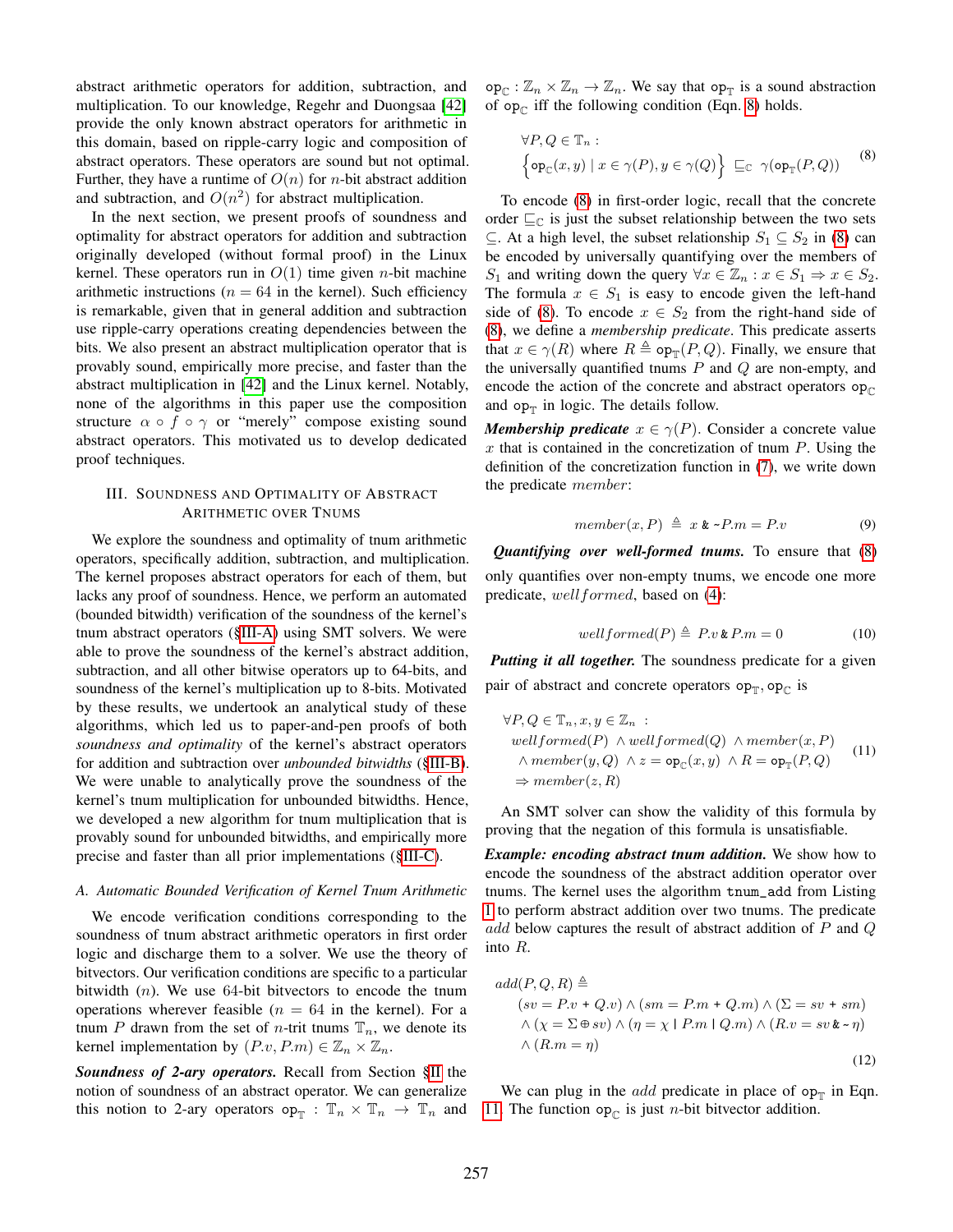```
1 def tnum_add(tnum P, tnum Q):
2
3 u64 \text{ sv} := P.v + Q.v4 u64 sm := P.m + Q.m
5 u64 \Sigma := sv + sm
6 u64 χ := Σ ⊕ sv
      u64 η := χ | P.m | Q.m
      tnum R := tnum(s<sub>v</sub> & \simη, η)
      9 return R
```
Listing 1: Linux kernel's implementation of tnum addition (tnum\_add)

```
1 def kern_mul(tnum P, tnum Q)
2
3 tnum \pi := tnum(P.v * Q.v, 0)
      tnum ACC := hma(\pi, P.m, Q.m | Q.v)5 tnum R:= hma(ACC, Q.m, P.v)
6 return R
7
8 def hma(tnum ACC, u64 x, u64 y)
9
10 while (y):
11 if (y_{[0]} == 1)ACC := \text{trum\_add}(ACC, \text{trum}(0, x))13 y := y \gg 114 x := x \le 115 return ACC
```
Listing 2: Linux kernel's implementation of tnum multiplication (kern\_mul)

*Observations from bounded verification.* We encoded the firstorder logic formulas to perform bounded verification of the soundness of the following tnum operators defined in the Linux kernel: addition, subtraction, multiplication, bitwise or, bitwise and, bitwise exclusive-or, left-shift, right-shift, and arithmetic right-shift. We have spot-checked the correctness of our encodings with respect to the kernel source code using randomly-drawn tnum inputs; the details of this testing harness are in our extended technical report [\[49\]](#page-11-2).

For all operators except multiplication, verification succeeded for bitvectors of width 64 in just a few seconds. In contrast, verification of multiplication (kern\_mul), shown in Listing [2,](#page-4-2) succeeds quickly at bitwidth  $n = 8$ , but does not complete even after 24 hours with bitwidth  $n = 16$ . This is due to the presence of non-linear operations and large unrolled loops. This observation motivated us to develop a new, provably sound algorithm for tnum multiplication ([§III-C\)](#page-5-0).

Further, our bounded verification efforts helped us uncover non-obvious properties of tnum arithmetic: (1) tnum addition is not associative, (2) tnum addition and subtraction are not inverse operations, and (3) tnum multiplication is not commutative.

#### <span id="page-4-0"></span>*B. Soundness and Optimality of Tnum Abstract Addition*

We present an analytical proof of the soundness and optimality of the kernel's abstract addition operator for unbounded bitwidths. The proof for subtraction, which is very similar in structure, is in our extended technical report [\[49\]](#page-11-2).

*An example.* The source code for abstract addition (tnum\_add) is shown in Listing [1.](#page-4-1) Figure [2](#page-4-3) illustrates tnum addition with an

<span id="page-4-3"></span>

| Input tnums                                                      | (a) Tnum addition by hand                                         |  |  |
|------------------------------------------------------------------|-------------------------------------------------------------------|--|--|
| tnum $P: 10\mu$ 0 (1000, 0010)<br>tnum $Q: 10\mu$ 1 (1001, 0010) | (carry)<br>1 µ<br>10µ0<br>(P)                                     |  |  |
| $\gamma(P)$ : {8, 10}<br>$\gamma(Q)$ : {9, 11}                   | + $10\mu$ 1 (Q)<br>$\gamma(R)$ :<br>$\{17, 19, 21, 23\}$<br>10μμ1 |  |  |
| (b) Kernel tnum addition                                         | (c) Carry sequence from tnum<br>addition proof                    |  |  |
| $sm := P.m + Q.m = 00100$                                        | $sv_{c} := 10000$                                                 |  |  |
| $sv := P.v + Q.v = 10001$                                        | $Σe := 10100$                                                     |  |  |
| $\Sigma := sv + sm = 10101$                                      | sν εις εις = 00100                                                |  |  |
| $x := \Sigma \circ s = 00100$                                    | $η_c := sv_c \oplus \Sigma_c   P.m   Q.m = 00110$                 |  |  |
| $\eta := \chi \mid P.m \mid Q.m = 00110$                         |                                                                   |  |  |
| <b>Result</b> := (sv & ~n, n) = (10001,00110) = 10 $\mu$ u1      |                                                                   |  |  |

Fig. 2: Illustration of tnum addition. We provide a side by side comparison of (a) tnum addition by hand and (b) the kernel algorithm for tnum addition as well as (c) the carry sequence in the operation as discussed in the proof of tnum addition.

example. In particular, adding two tnums "by hand", as shown in Fig. [2\(](#page-4-3)a), propagates uncertainty explicitly in the carries, rippling the carry bits through the tnums one bit position at a time. However, as seen in Fig. [2\(](#page-4-3)b), tnum\_add does not use any such ripple-carry structure in its computations. Yet, as we show later (and illustrated in Fig.  $2(c)$ ), tnum\_add implicitly reasons about the unknown bits in the sequence of carries produced during the addition.

*Definition* 1*.* Full adder equations. When adding two concrete binary numbers  $p$  and  $q$ , each bit of the addition result  $r$ is set according to the following:

$$
r[i] = p[i] \oplus q[i] \oplus c_{in}[i]
$$

where  $\Theta$  is the exclusive-or operation and  $c_{in}[i] = c_{out}[i - 1]$ and  $c_{out}[i-1]$  is the carry-out from the addition in bit position  $i - 1$ . The carry-out bit at the  $i<sup>th</sup>$  position is given by

$$
c_{out}[i] = (p[i] \& q[i]) \mid (c_{in}[i] \& (p[i] \oplus q[i]))
$$

*Key proof technique.* We show the soundness and optimality of tnum\_add by reasoning about the set of all possible *concrete outputs*, *i.e.,* the results of executions of concrete additions over elements of the input tnums  $P, Q \in \mathbb{T}$ . If we denote by + the concrete addition operator over  $\mathbb{Z}_n$ , this is the set  ${p+q | p \in \gamma(P) \land q \in \gamma(Q)}$  or  $+(\gamma(P), \gamma(Q))$  in short. The proof proceeds by finding bit positions in the concrete output set that can be shown to be either a 1 or a 0 in *all members* of that set (respectively lemmas [2](#page-5-1) and [3\)](#page-5-2). Every other bit position is such that there are elements in the concrete output set that differ at that bit position. Lemma [4](#page-5-3) invokes the bitwise-exactness (Eqn. [6\)](#page-2-3) of the abstraction function  $\alpha$ , and along with Lemma [5,](#page-5-4) shows that tnum\_add is a sound and optimal abstraction for + (*i.e.*, the same as  $\alpha \circ + \circ \gamma$ ).

Consider the addition that occurs "by hand" in Fig. [2\(](#page-4-3)a). Intuitively, at a given bit position of the output tnum, the result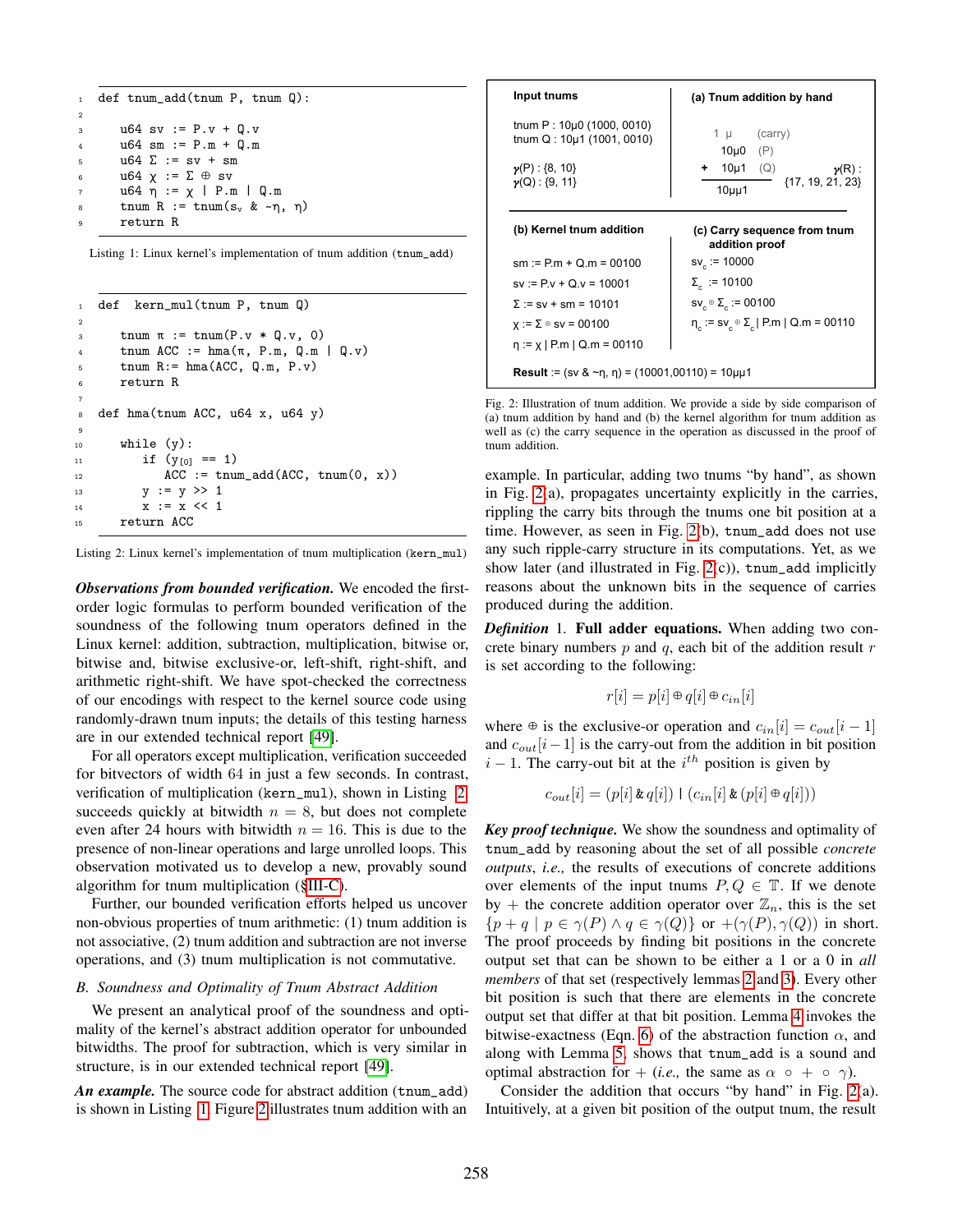will be unknown if either of the operand bits  $p[i]$  or  $q[i]$  is unknown, or if the carry-in bit  $c_{in}[i]$  (generated from lesssignificant bit positions) is unknown. Note that these three bits may be (un)known independent of each other since they depend on different parts of the input tnums. The crux of the proof lies in identifying which carry-in bit positions vary across different concrete additions. This is done by distinguishing the carries generated due to the unknown bits in the operands from the carries that will be present or absent in *any* concrete addition drawn from the input tnums. In the example in Fig. [2\(](#page-4-3)a), the sequence of carries is  $10\mu 00$ , with the middle carry-in bit being uncertain and all others known to be 0s or 1s in all concrete additions from the input tnums.

Suppose  $p$  and  $q$  are two concrete values in tnum  $P$  and tnum Q, respectively, *i.e.*,  $p \in \gamma(P)$ ,  $q \in \gamma(Q)$ .

<span id="page-5-1"></span>*Lemma* 2. **Minimum carries lemma.** The addition  $sv = P.v$ +  $Q.v$  will produce a sequence of carry bits that has the least number of 1s out of all possible additions  $p + q$ .

The consequence of this lemma is that *any* concrete addition  $p + q$  will produce a sequence of carry bits with 1s in at least those positions where the sv addition produced carry bits set to 1 (the extended technical report provides a proof of this lemma). Fig. [2\(](#page-4-3)c) shows the set of carries produced in sv (*i.e.,*  $sv_c \triangleq 10000$ ). Any addition  $p + q$  will produce a 1-bit carry in the same positions as the 1 bits in  $sv_c$ .

<span id="page-5-2"></span>*Lemma* 3. Maximum carries lemma. The addition  $\Sigma =$  $(P.v + P.m) + (Q.v + Q.m)$  will produce the sequence of carry bits with the most number of 1s out of all possible additions  $p + q$ .

The consequence of this lemma is that *any* concrete addition  $p + q$  will produce a sequence of carry bits with 0s in at least those positions where the  $\Sigma$  addition produced carry bits set to 0 (proof is available in our extended technical report). Fig. [2\(](#page-4-3)c) shows the set of carries produced in  $\Sigma$  (*i.e.*,  $\Sigma_c \triangleq 10100$ ). Any addition  $p + q$  will produce a 0-bit carry in the same positions as the 0 bits in  $\Sigma_c$ .

<span id="page-5-3"></span>*Lemma* 4. Capture uncertainty lemma. Let  $sv_c$  and  $\Sigma_c$  be the sequence of carry-in bits from the additions in  $sv$  and Σ, respectively. Suppose  $χ_c \triangleq sv_c ⊕ Σ_c$ . The bit positions k where  $\chi_c[k] = 0$  have carry bits fixed in all concrete additions  $p+q$  from  $+(\gamma(P), \gamma(Q))$ . The bit positions k where  $\chi_c[k] =$ 1 vary depending on the concrete addition: *i.e.*,  $\exists p_1, p_2 \in$  $\gamma(P), q_1, q_2 \in \gamma(Q)$  such that  $p_1 + q_1$  has its carry bit set at position k but  $p_2 + q_2$  has that bit unset.

Intuitively, from the minimum carries lemma, any carry bit that is set in  $sv_c$  must be set in the sequence of carry bits in any concrete addition  $p + q$ . Similarly, from the maximum carries lemma, any carry bit that is unset in  $\Sigma_c$  must be unset in the sequence of carry bits in any concrete addition  $p + q$ . Hence,  $sv_c \oplus \Sigma_c$  represents the carries that may arise purely from the uncertainty in the concrete operands picked from  $P$  and  $Q$ . Further, these carries do in fact differ in two concrete additions sv and  $\Sigma$ . From the bitwise-exactness of the tnum abstraction function  $\alpha$  (Eqn. [6\)](#page-2-3), it follows that these are precisely the bits that must be unknown in the resulting tnum due to the carries. See the extended technical report for a detailed proof.

Hence, the mask in the resulting tnum must be  $(sv_c \oplus \Sigma_c)$  | P.m | Q.m. However, tnum\_add uses the final mask  $(sv \oplus \Sigma)$  | P.m | Q.m (see Listing [1\)](#page-4-1). Lemma [5](#page-5-4) shows that these two quantities are, in fact, always the same.

<span id="page-5-4"></span>*Lemma* 5*.* Equivalence of mask expressions. The expressions  $(sv \oplus \Sigma)$  | P.m | Q.m and  $(sv_c \oplus \Sigma_c)$  | P.m | Q.m compute the same result.

We prove this lemma using the rules of propositional logic in our extended technical report. Together, these lemmas allow us to show the soundness and optimality of tnum\_add below.

*Theorem* 6*.* Soundness and optimality of tnum\_add The algorithm tnum\_add shown in Listing [1](#page-4-1) is a sound and optimal abstraction of concrete addition over  $n$ -bit bitvectors for unbounded *n*.

## <span id="page-5-0"></span>*C. Sound and Efficient Tnum Abstract Multiplication*

This section describes a novel algorithm for tnum multiplication and a proof that it is a sound abstraction of multiplication of  $n$ -bit concrete values for unbounded  $n$ . Our algorithm has  $O(n)$  run time. It is not an optimal abstraction of concrete multiplication. However, as we show later ([§IV\)](#page-7-0), our algorithm is empirically more precise and faster than all known prior implementations of multiplication in this abstract domain. We were able to contribute our algorithm to the tnum implementation in the latest Linux kernel.

```
1 def our_mul_simplified(tnum P, tnum Q):
\text{ACC}_{y} := \text{trum}(0, 0)4 ACC_m := \text{trum}(0, 0)6 # loop runs bitwidth times
      for i in range(0, bitwidth):
8 # LSB of tnum P is a certain 1
9 if (P.v_{[0]} == 1) and (P.m_{[0]} == 0):
10 ACC_v := \text{trum\_add}(ACC_v, \text{trum}(Q.v, 0))11 \text{ACC}_m := \text{trum\_add}(\text{ACC}_m, \text{trum}(0, Q.m))12 # LSB of tnum P is uncertain
13 else if (P.m<sub>[0]</sub> == 1):
ACC<sub>m</sub> := tum\_add(ACC<sub>m</sub>, tum(0, Q.v|Q.m))15 # Note: no case for LSB is certain 0
_{16} P := tnum_rshift(P, 1)
17 Q := tnum_lshift(Q, 1)
19 tnum R := tnum_add(ACC_v, ACC_m)
      return R
```
Listing 3: A simplified implementation of our tnum multiplication algorithm (our\_mul\_simplified).

*Our algorithm* our\_mul *through an example.* Our tnum abstract multiplication algorithm is shown in Listing [4.](#page-6-0) The algorithm in Listing [3](#page-5-5) is semantically equivalent to it, but easier to understand, so we explain the algorithm and its proof primarily using the algorithm in Listing [3.](#page-5-5)

Similar to the prior multiplication algorithms proposed in bit-level reasoning domains [\[42,](#page-10-41) [39\]](#page-10-38), our algorithm is inspired

2

5

18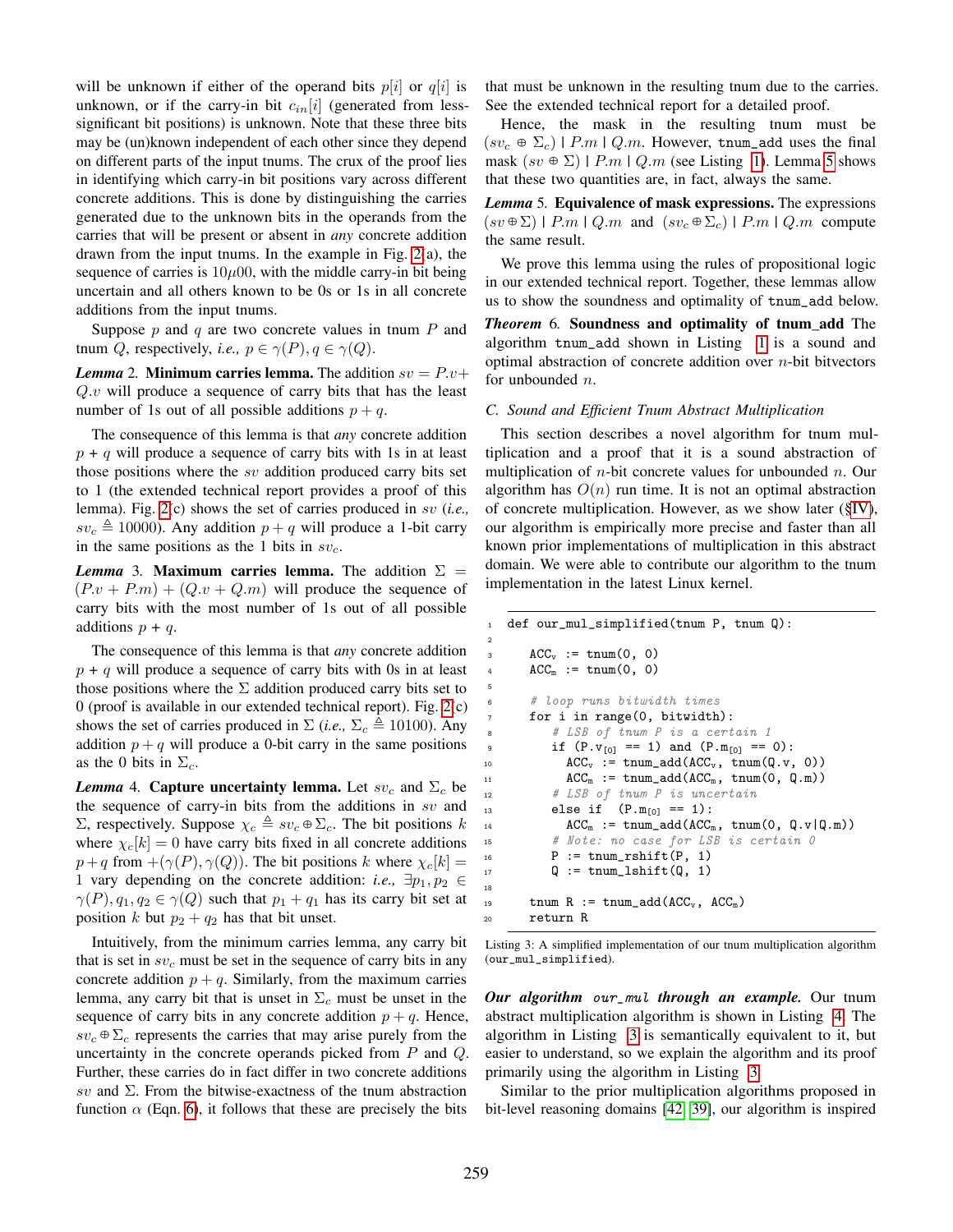by the long multiplication method to generate the product of two binary values. The algorithm proceeds in a single loop iterating over the bitwidth of the input tnums. Our\_mul takes two input tnums  $P$  and  $Q$ , and returns a result  $R$ .

Fig. [3\(](#page-6-1)a) shows an example. Suppose we are given tnums  $P = \mu 01$   $(P.v = 001, P.m = 100)$  and  $Q = \mu 10$   $(Q.v =$  $010, Q.m = 100$  to multiply. Two fully concrete *n*-bit binary numbers may be multiplied in two steps: (i) by computing the products of each bit in the multiplier  $(P)$  with the multiplicand (Q), to generate n *partial products,* and (ii) adding the n partial products after appropriately bit-shifting them. To generalize long multiplication to *n*-bit tnums which contain unknown  $(\mu)$ trits, we add new rules:  $0 * \mu = 0$ ;  $1 * \mu = \mu$ ; and  $\mu * \mu = \mu$ . Since the partial products themselves contain unknown trits, the addition of the partial products must occur through the abstract addition operator tnum\_add.

```
1 def our_mul(tnum P, tnum Q):
2
\text{ACC}_{\text{v}} := \text{trum}(\text{P.v} * \text{Q.v}, 0)4 ACC_m := \text{trum}(0, 0)5
6 while P.value or P.mask:
7 # LSB of tnum P is a certain 1
8 if (P.v_{[0]} == 1) and (P.m_{[0]} == 0):
9 \text{ACC}_m := \text{trum\_add}(\text{ACC}_m, \text{trum}(0, Q.m))10 # LSB of tnum P is uncertain
11 else if (P.m<sub>[0]</sub> == 1):
ACC<sub>m</sub> := thum\_add(ACC<sub>m</sub>, thum(0, Q.v|Q.m))13 # Note: no case for LSB is certain 0
P := \text{tnum\_rshift}(P, 1)15 Q := tnum_lshift(Q, 1)
16
17 tnum R := tnum_add(ACC_v, ACC_m)
18 return R
```
Listing 4: Our final tnum multiplication algorithm (our\_mul).

Our tnum multiplication algorithm for the same pair of inputs is illustrated in Fig. [3\(](#page-6-1)b). The algorithm uses two tnums,  $ACC_V$  and  $ACC_M$ , which are initialized  $(v, m) \triangleq (0, 0)$ . The tnums  $ACC_V$  and  $ACC_M$  accumulate abstract partial products generated in each iteration using tnum abstract additions (tnum\_add). The algorithm proceeds as follows:

- 1) If the least significant bit of any concrete value  $x \in \gamma(P)$ is known to be 1, then  $ACC_V$  (resp.  $ACC_M$ ) accumulates the known bits (resp. unknown bits) in Q (*e.g.,* iteration 1);
- 2) If the least significant bit of any  $x \in \gamma(P)$  is known to be 0,  $ACC_V$  and  $ACC_M$  remain unchanged (*e.g.*, iteration 2);
- 3) If the least significant bit of P is unknown  $(\mu)$ , then  $ACC_V$ is unchanged, but  $ACC_M$  accumulates a tnum with a mask such that all possible bits that may be set in any  $x \in \gamma(P)$ are also set in the mask (*e.g.,* iteration 3).

At the end of each iteration,  $P$  (resp.  $Q$ ) is bit-shifted to the right (resp. left) by 1 position to ensure that the next partial product is appropriately shifted before addition. The specific methods of updating  $ACC_V$  and  $ACC_M$  in each iteration make our\_mul distinct from prior multiplication algorithms [\[42,](#page-10-41) [39\]](#page-10-38). In particular, our\_mul decomposes the accumulation of partial

<span id="page-6-1"></span>

| Input tnums                                                          |                             | µ10                  | (a) Tnum multiplication by hand<br>(Q) |  |
|----------------------------------------------------------------------|-----------------------------|----------------------|----------------------------------------|--|
| tnum $P: \mu$ 01 (010, 100)<br>tnum $Q: \mu$ 10 (001, 100)           |                             | µ01<br>x             | (P)                                    |  |
| $\gamma(P)$ : {1, 5}<br>$\nu(Q)$ : {2, 6}                            |                             | µ10<br>0000<br>µµ000 | $\nu(R)$ :<br>$\{2, 6, 10, 14, 18,$    |  |
|                                                                      |                             | $\mu\mu\mu$ 10 (R)   | 22, 26, 30}                            |  |
| (b) Our tnum multiplication algorithm<br>(* denotes unchanged value) |                             |                      |                                        |  |
| Iteration 1                                                          | <b>Iteration 2</b>          |                      | <b>Iteration 3</b>                     |  |
| $(p_{0})$ is certain 1)                                              | $(p_{0})$ is certain 0)     |                      | (p <sub>o</sub> is uncertain)          |  |
|                                                                      |                             |                      |                                        |  |
| $ACC_{v} := (00010, 0)$                                              | $ACC_{y} := (00010, 0)^{*}$ |                      | $ACC_{y} := (00010, 0)^{*}$            |  |
| $ACC_{M} := (0,00100)$                                               | $ACC_{M} := (0, 00100)^{*}$ |                      | $ACC_{M} := (0, 11100)$                |  |
| $P := 00 \mu 0$                                                      | $P := 0000 \mu$             |                      | $P := 000000$                          |  |
| $Q := \mu 100$                                                       | $Q := \mu 1000$             |                      | $Q := \mu 10000$                       |  |
| µ10                                                                  | $\mu$ 10 + 0000             |                      | $\mu$ 10 + 0000 + $\mu$ $\mu$ 000      |  |
| <b>Final result</b>                                                  |                             |                      |                                        |  |

Fig. 3: Illustration of our tnum multiplication. We provide a side by side comparison of (a) tnum multiplication by hand and (b) our improved algorithm for tnum multiplication.

products into two tnums and uses just a single loop over the bitwidth. These modifications are crucial to the precision and efficiency of our\_mul ([§IV\)](#page-7-0).

*Key proof techniques.* Recall that a (unary) abstract operator g is a sound abstraction of a concrete operator f if  $\forall a \in \mathbb{A}$ :  $f(\gamma(a)) \sqsubseteq_{\mathbb{C}} \gamma(g(a))$ . We show that our abstract multiplication algorithm our\_mul is sound by showing that  $\{x * y \mid x \in$  $\gamma(P) \wedge y \in \gamma(Q)$   $\sqsubseteq_{\mathbb{C}} \gamma(\text{our\_mul}(P,Q))$  for any tnums  $P, Q \in \mathbb{T}_n$ . We denote the former set  $\ast(\gamma(P), \gamma(Q))$  in short. The  $*$  is the concrete multiplication over *n*-bit bitvectors.

All the known abstract multiplication algorithms in this domain are composed of abstract additions and abstract shifts. A typical approach to prove soundness of such operators is to invoke the result that when sound abstract operators are composed soundly, *i.e.,* in the same way as the corresponding concrete operators are composed, the result is a sound abstraction of the composed concrete operator [\[45,](#page-10-44) Theorem 2.6]. The soundness of the abstract multiplication from Regehr and Duongsaa [\[42\]](#page-10-41) may be proved as a special case of this general result. However, this approach is not applicable to proving the soundness of our\_mul, since our\_mul's composition does not mirror any composition of (concrete) additions and shifts to produce a product. Instead, we are forced to develop a proof specifically for our\_mul by observing, through two intermediate lemmas (Lemma [9](#page-7-1) and Lemma [8\)](#page-7-2) that the concrete products in  $*(\gamma(P), \gamma(Q)) \in \gamma(\text{our\_mul}(P, Q)).$ 

Below, we show a sketch of the proof of the soundness of our\_mul\_simplified, and argue (Lemma [11\)](#page-7-3) that our\_mul is equivalent to our\_mul\_simplified.

<span id="page-6-2"></span>*Observation* 7. For two concrete bitvectors x and y of width *n* bits, the result of multiplication  $y * x$  is just

$$
y * x = \sum_{k=0}^{n-1} x[k] * (y \ll k)
$$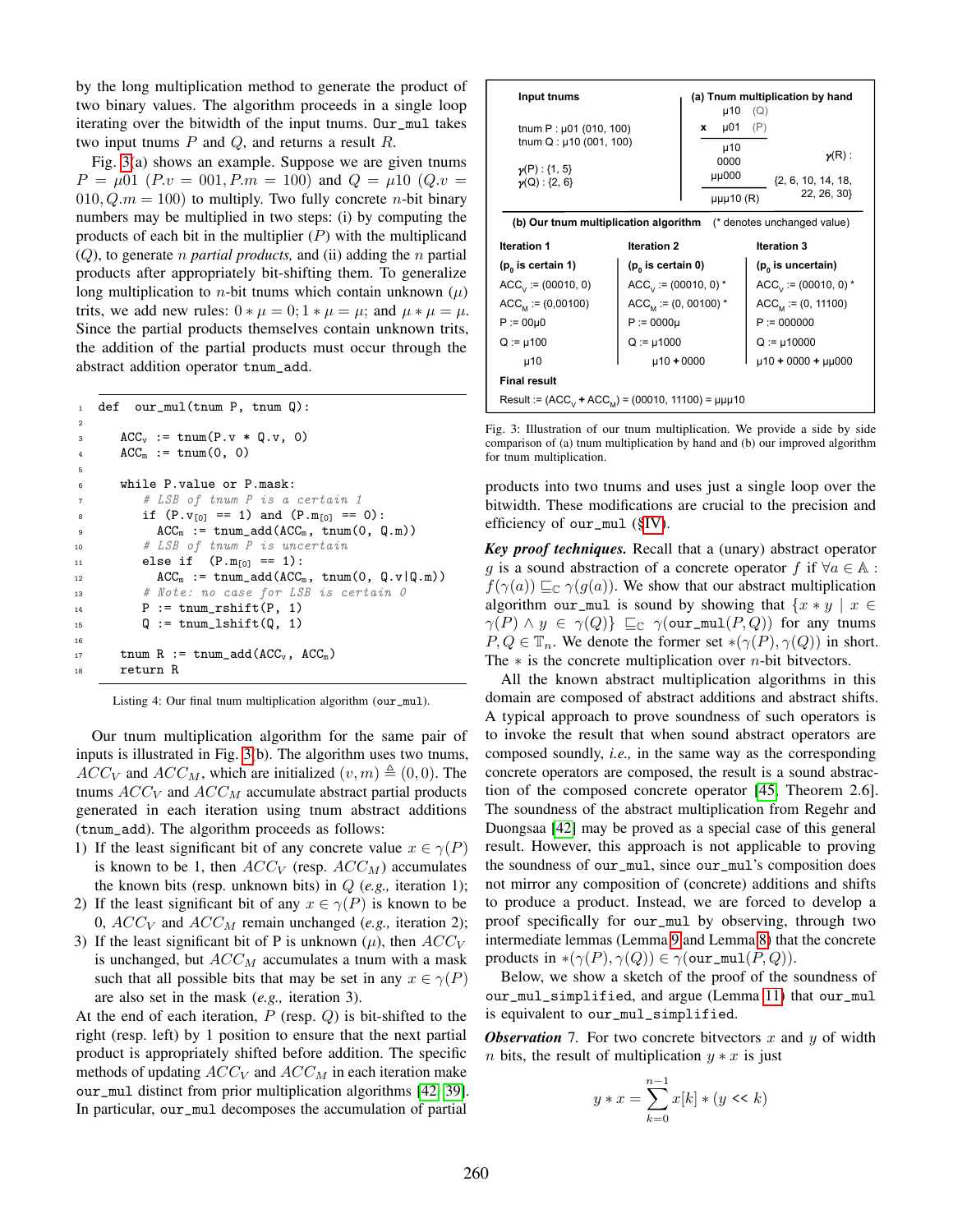We call each term  $x[k] * (y \ll k)$  a *partial product.* 

<span id="page-7-2"></span>*Lemma* 8*.* Tnum set union with zero. Given a non-empty tnum  $P \in \mathbb{Z}_n \times \mathbb{Z}_n$ , define  $Q \triangleq tnum(0, P.v \mid P.m)$ . Then, (i)  $x \in \gamma(P) \Rightarrow x \in \gamma(Q)$ , and (ii)  $0 \in \gamma(Q)$ .

Intuitively, any tnum  $(0, m)$  when concretized contains the value 0. Further, building a new tnum Q whose mask has set all the bits corresponding to the set value or mask bits of  $P$  ensures that  $\gamma(P) \sqsubseteq_{\mathbb{C}} \gamma(Q)$ . The full proof is in our extended technical report [\[49\]](#page-11-2). For example, given  $P = 0\mu 1 = (001, 010)$  and  $Q \triangleq (0, 011)$ , we have  $\gamma(P) \sqsubseteq_{\mathbb{C}} \gamma(Q)$  and  $0 \in \gamma(Q)$ .

For the next lemma, we define a variable-arity version of tnum\_add as follows: tnum\_add $_{j=0}^{n-1}(T_j)$  is evaluated by folding the tnum\_add operator over the list of tnum operands  $T_0, T_1, \cdots, T_{n-1}$  from left to right.

<span id="page-7-1"></span>*Lemma* 9*.* Value-mask-decomposed tnum summations. Given *n* non-empty tnums  $T_0, T_1, \ldots, T_{n-1} \in \mathbb{T}_n$ . Suppose we pick *n* values  $z_0, z_1, z_2, \ldots, z_{n-1} \in \mathbb{Z}_n$  such that  $\forall 0 \leq$  $j \leq n-1$ :  $z_j \in \gamma(T_j)$ . Define tnum

$$
S \ \triangleq \ \texttt{tnum\_add}(\texttt{tnum\_add}_{j=0}^{n-1} \ (tnum(T_j.v, 0)), \\ \texttt{tnum\_add}_{j=0}^{n-1} \ (tnum(0, T_j.m)))
$$

where  $\text{trum\_add}^{\left(\cdot\right)}_{\left(\cdot\right)}$  is a variable-arity version of  $\text{trum\_add}$ defined above. Then,  $\sum_{j=0}^{n-1} z_j \in \gamma(S)$ .

Intuitively, suppose we had *n* tnums  $T_i$ ,  $0 \le i \le n - 1$  and we seek to construct a new tnum S whose concretization  $\gamma(S)$ contains all possible *concrete sums* from the  $T_i$ , *i.e.*, such that  $\{\sum_{j=0}^{n-1} x_j \mid x_i \in \gamma(T_i)\} \sqsubseteq_{\mathbb{C}} \gamma(S)$ . The most natural method to construct such a tnum  $S$  is to use the sound abstract addition operator tnum\_add over the  $T_i$ , *i.e.*, tnum\_add $_{j=0}^{n-1}(T_j)$ . This lemma provides another method of constructing such a tnum S: decompose the tnums  $T_i$  each into two tnums, consisting of the values and the masks separately. Use tnum\_add to separately add the value tnums, add the mask tnums, and finally add the two resulting tnums from the value-sum and mask-sum to produce S. Then S contains all concrete sums. The full proof of this lemma is in the extended technical report. For example, suppose  $T_1 = 1\mu 0 = (100, 010), T_2 =$  $01\mu = (010, 001)$ . Then  $\forall x_1 \in \gamma(T_1), x_2 \in \gamma(T_2) : x_1 + x_2 \in$  $\gamma(\text{tnum\_add}((110,0),(0,011))).$ 

*Theorem* 10*.* Soundness of our\_mul.  $\forall x \in \gamma(P)$ ,  $y \in \gamma(Q)$ the result  $R$  returned by our\_mul\_simplified (Listing [3\)](#page-5-5) is such that  $x * y \in \gamma(R)$ , assuming that abstract tnum addition (tnum\_add) and abstract tnum shifts (tnum\_lshift, tnum\_rshift) are sound.

We prove this theorem by showing three properties, whose full proofs are in the extended technical report. Below,  $P_{in}$ and  $Q_{in}$  are the formal parameters to our\_mul.

Property P1.  $P$  and  $Q$  are bit-shifted versions of  $P_{in}$  and  $Q_{in}$ . This property follows naturally from the algorithm, which only updates the tnums  $P$  and  $Q$  in the code using tnum bitshift operations (tnum\_lshift, tnum\_rshift).

**Property** P2.  $ACC_V$  and  $ACC_M$  are value-maskdecomposed summations of partial products. There exist

tnums  $T_0, T_1, \ldots, T_{n-1}$  such that (i) any concrete  $j^{th}$  partial product,  $z_j \triangleq x[j] * (y \ll j) \in \gamma(T_j)$ , for  $0 \leq j \leq n-1$ ; (ii) at the end of the  $k^{th}$  iteration of the loop,  $ACC_V =$ tnum\_add $_{j=0}^{k-1}(tnum(T_j.v, 0))$ , and (iii) at the end of the  $k^{th}$  iteration of the loop,  $ACC_M = \text{trum\_add}_{j=0}^{k-1}(trum(0, T_j.m)).$ 

At a high level, this property states that there is a set of tnums  $T_j$ , where  $\gamma(T_j)$  contains all possible concrete values of the  $j^{th}$ partial product term  $z_i \triangleq x[j] * (y \lt y)$  (Observation [7\)](#page-6-2). In the example in Fig. [3\(](#page-6-1)b),  $T_0 = \mu 10$ ,  $T_1 = 0000$ ,  $T_2 = \mu \mu 000$ . In the case where  $P[0]$  is  $\mu$ , we use Lemma [8](#page-7-2) to show that the  $T_j$ constructed by our\_mul\_simplified is such that  $\gamma(Q) \sqsubseteq_{\mathbb{C}}$  $\gamma(T_i)$  and  $0 \in \gamma(T_i)$ . We also show that  $ACC_V$  is the valuesum of the  $T_j$  (see Lemma [9\)](#page-7-1) while  $ACC_M$  is the mask-sum. In Fig. [3\(](#page-6-1)b),  $ACC_V \triangleq \text{tnum\_add}(010, 0000, 00000)$  and  $ACC_M \triangleq \texttt{tnum\_add}(\mu 00, 0000, \mu \mu 000).$ 

**Property** P3. (Product containment)  $\sum_{j=0}^{n-1} z_j \in$  $\gamma$ (tnum\_add( $ACC_V, ACC_M$ )). That is,  $\forall x \in \gamma(P), y \in$  $\gamma(Q): x * y \in \gamma(\texttt{tnum\_add}(ACC_V, ACC_M)).$ 

This result follows from property P2 and Lemma [9.](#page-7-1) Property P3 concludes a proof of soundness of our\_mul\_simplified:  $\forall x \in \gamma(P), y \in \gamma(Q) : x * y \in \gamma(R).$ 

<span id="page-7-3"></span>*Lemma* 11*.* Correctness of strength reductions. Our\_mul (Listing [4\)](#page-6-0) is equivalent to our\_mul\_simplified (Listing [3\)](#page-5-5) in terms of its input-output behavior.

The existence of two accumulating tnums  $ACC<sub>V</sub>$  and  $ACC_M$  in our\_mul\_simplified allows us to use Lemma [9](#page-7-1) to prove soundness. However, it is unnecessary to construct  $ACC_V$  iteration by iteration. We observe that  $ACC_V$  is merely accumulating  $(Q.v, 0)$  whenever  $P[0]$  is known to be 1. All bits in each tnum accumulated into  $ACC_V$  are known. When tnum\_add is used to add *n* tnums  $(v_i, 0), 0 \le i \le n - 1$  it is easy to see that the result is  $(\sum_{i=0}^{n-1} v_i, 0)$ . Using Observation [7,](#page-6-2) we see that at end of the loop,  $ACC_V = tnum(P.v * Q.v, 0)$ . As an added optimization, our\_mul soundly terminates the loop early if  $P = (0, 0)$  at the beginning of any iteration. Since our\_mul and our\_mul\_simplified are equivalent, our\_mul is also a sound abstraction of ∗.

While our\_mul is sound, it is not optimal. Key questions remain in designing a sound and optimal algorithm with  $O(n)$ or faster run time. (1) How can we incorporate correlation in unknown bits across partial products? For example, multiplying  $P = 11, Q = \mu 1$  produces the partial products  $T_1 = 11, T_2 =$  $\mu\mu$ 0. However, the two  $\mu$  trits in  $T_2$  are concretely either both 0 or both 1, resulting from the same  $\mu$  trit in  $Q$ . Failing to consider this in the addition makes the result imprecise. (2) Can we design a sound, precise, and fast tnum addition operator of arity  $n$ ? (3) Eschewing long multiplication, is it possible to use concrete multiplication (∗) over tnum masks to determine the unknown bits in the result?

## IV. EXPERIMENTAL EVALUATION

<span id="page-7-0"></span>Tnum operations are only one component of the Linux kernel's BPF analyzer. To keep our measurement and contributions focused, our evaluation focuses on the precision and speed of our tnum multiplication operation relative to prior algorithms.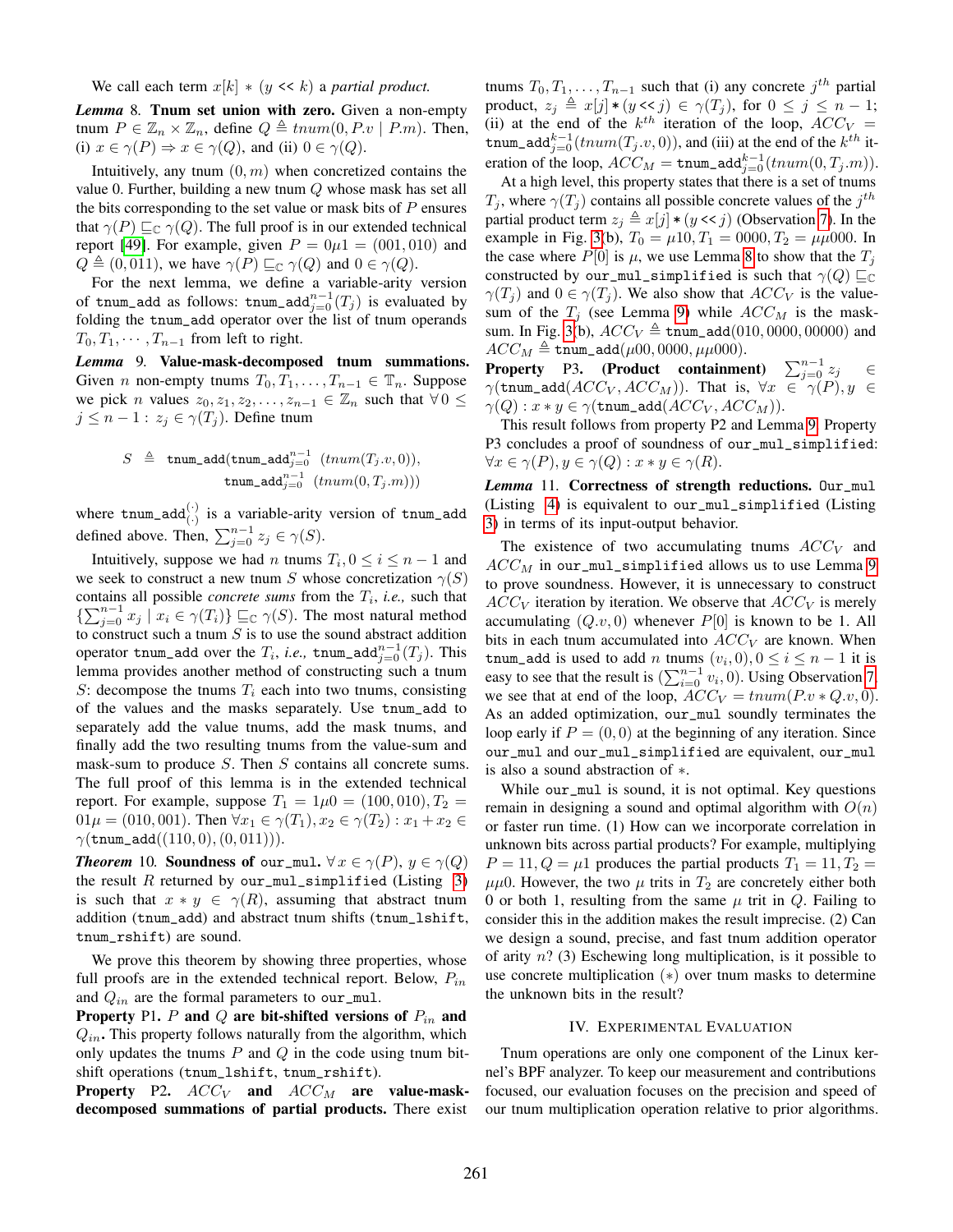*Prior algorithms for abstract multiplication.* Apart from Linux kernel's multiplication [\[39\]](#page-10-38), Regehr and Duongsaa [\[42\]](#page-10-41) also provide an algorithm for abstract multiplication in a domain similar to tnums, which is called the *bitwise* domain. Listing [5](#page-8-0) presents their multiplication algorithm, which we call bitwise\_mul. We experimentally compare the precision and performance of our tnum multiplication with both bitwise\_mul and the Linux kernel version (kern\_mul). We have performed bounded verification of the soundness of both kern\_mul and bitwise\_mul at bitwidth  $n = 8$ .

Similar to our\_mul, bitwise\_mul is also inspired from long multiplication. It generates partial products that are subsequently added after appropriately bit-shifting them. We observed that bitwise\_mul needs to be carefully implemented with machine arithmetic operations to have reasonable performance. In bitwise\_mul, the function multiply\_bit modifies the second operand  $Q$  based on the  $i<sup>th</sup>$  trit of the first operand P. If the  $i^{th}$  trit of P is  $\mu$ , this modification is done in a trit-bytrit fashion (*i.e.,* by iterating over the n trits of Q and setting them to  $\mu$ ). To improve bitwise\_mul's performance with tnums, we substituted this loop with a single tnum operation in our implementation: when  $P$  is  $\mu$ , we construct a new tnum (0,  $Q.\text{mask}$  |  $Q.\text{value}$ ), which has the same effect as individually setting the trits of  $Q$  to  $\mu$ .

```
1 def bitwise_mul(tnum P, tnum Q):
2
\sin x = \tan(0, 0)4 # loop runs bitwidth times
5 for i in range(0, bitwidth):
6 tnum product = multiply_bit(P, Q, i)
         sum = tnum\_add(sum, tnum\_lshift(preduct, i)8 return sum
9
10 def multiply_bit(tnum P, tnum Q, u8 i):
11
12 # Bit position i of tnum P is a certain 0
13 if (P.v_{[i]} == 0 \text{ and } P.m_{[i]} == 0):
14 return tnum(0, 0)
15 # Bit position i of tnum P is a certain 1
16 elif (P.v_{[i]} == 1 \text{ and } P.m_{[i]} == 0):
17 return Q
18 # Bit position i of tnum P is uncertain
19 else:
20 # "kill" all bits of Q that are a certain 1,
21 # i.e. set them to uncertain
22 for j in range(0, bitwidth):
23 if (Q. v_{[j]} == 1 \text{ and } Q. m_{[j]} == 0):
24 Q. v_{[j]} = 025 Q.m<sub>[j]</sub> = 1
26 return Q
```
Listing 5: Bitwise multiplication (*i.e.,* bitwise\_mul) by Regehr *et al.* [\[42\]](#page-10-41)

*Setup.* We performed all our experiments on the Cloudlab [\[53\]](#page-11-6) testbed. We used two 10-core Intel Skylake CPUs running at 2.20 GHz for a total of 20 cores, with 192GB of memory.

## *A. Evaluation of Precision of* our\_mul

We evaluate the precision of our\_mul compared to bitwise\_mul and kern\_mul by exhaustively evaluating all pairs of tnum inputs at a given bitwidth n. We set  $n = 8$  to keep the running times tractable.

Consider two abstract tnum multiplication operations  $op<sub>1</sub>$ and op<sub>2</sub>. Given two tnums P and Q, suppose  $R_1 \triangleq \text{op}_1(P, Q)$ and  $R_2 \triangleq \text{op}_2(P, Q)$ . For fixed P and Q, op<sub>1</sub> is more precise than op<sub>2</sub> if  $R_1 \neq R_2 \wedge R_1 \sqsubseteq_A R_2$ , or equivalently,  $R_1 \neq R_2 \wedge R_2$  $\gamma(R_1) \sqsubseteq_{\mathbb{C}} \gamma(R_2)$ , where  $\sqsubseteq_{\mathbb{C}}$  is the subset relation  $\subseteq$ . In general, two such output tnums  $R_1$  and  $R_2$  need not be comparable using the abstract order  $\sqsubseteq_{\mathbb{A}}$ . For example, at bitwidth  $n = 9$ , with input tnums  $P = 000000011$ ,  $Q = 011\mu 011\mu \mu$ , the kern\_mul algorithm produces  $R_1 = \mu \mu \mu \mu \mu \mu \mu \mu$  whereas our\_mul produces  $R_2 = 0\mu\mu\mu\mu\mu\mu\mu$ . However, empirically, for tnums of width  $n = 8$ , outputs  $R_1$  and  $R_2$  turn out to be always comparable using  $\sqsubseteq_A$ . That is, at  $n = 8$ ,  $R_1 \neq R_2 \Rightarrow$  $R_1 \sqsubseteq_A R_2 \vee R_2 \sqsubseteq_A R_1$ . Hence, we can simply compare the cardinalities of  $\gamma(R_1)$  and  $\gamma(R_2)$  as a measure of the relative precision of  $op_1$  and  $op_2$ , for given input tnum pair  $(P, Q)$ .

Figure [4](#page-9-0) compares the cardinalities of  $\gamma(R_1)$  and  $\gamma(R_2)$ when enumerating every possible input tnum pair  $(P, Q)$  of width 8, and only considering cases where  $R_1 \neq R_2$ . Note that  $R_1 \neq R_2$  only when  $R_1$  (similarly  $R_2$ ) is a tnum with a larger number of unknown trits  $(\mu)$  than  $R_2$  (similarly  $R_1$ ). We use a  $log_2$  scale for the x-axis: each tick on the x-axis to the right of 0 is a point where our\_mul produces a tnum that is more precise in exactly one trit position when compared to the multiplication algorithm it is pitted against. We observe that for around 80% of the cases, our\_mul produces a more precise tnum than both kern\_mul and bitwise\_mul (the data to the right of 0 in Figure [4\)](#page-9-0). In summary, our multiplication is more precise than kern\_mul and bitwise\_mul.

Note that our\_mul and kern\_mul produce the same result  $(R_1 = R_2)$  for 99.92% of all possible 8-trit input tnum pairs. We evaluate how the relative precision between these algorithms varies with increasing bitwidth by enumerating the trends from bitwidth  $n = 5$  to  $n = 10$ . We observe that (1) the fraction of inputs where  $R_1 = R_2$  decreases, and (2) our\_mul produces more precise results than kern\_mul for a higher fraction of those inputs where the outputs differ  $(R_1 \neq R_2)$  but are comparable  $(R_1 \sqsubseteq_A R_2 \vee R_2 \sqsubseteq_A R_1)$ . The full results are in the extended technical report [\[49\]](#page-11-2).

Due to the non-associativity of tnum addition ([§III-A\)](#page-3-1), some orders of adding tnums are more precise than others, while increasing the number of tnums added makes the result less precise. Hence, the order and number of tnums added is significant to the precision of each multiplication algorithm. In general, our\_mul is more precise than both kern\_mul and bitwise\_mul due to its value-mask decomposition. Both kern\_mul and bitwise\_mul add tnums each of which contains both certain and uncertain trits. Due to the value-mask decomposition, our\_mul postpones such an addition until the very last step of the algorithm. Further, our\_mul is more precise than kern\_mul with increasing bitwidth  $(n)$ , since our\_mul has fewer additions  $(n + 1)$  than kern\_mul  $(2n)$ .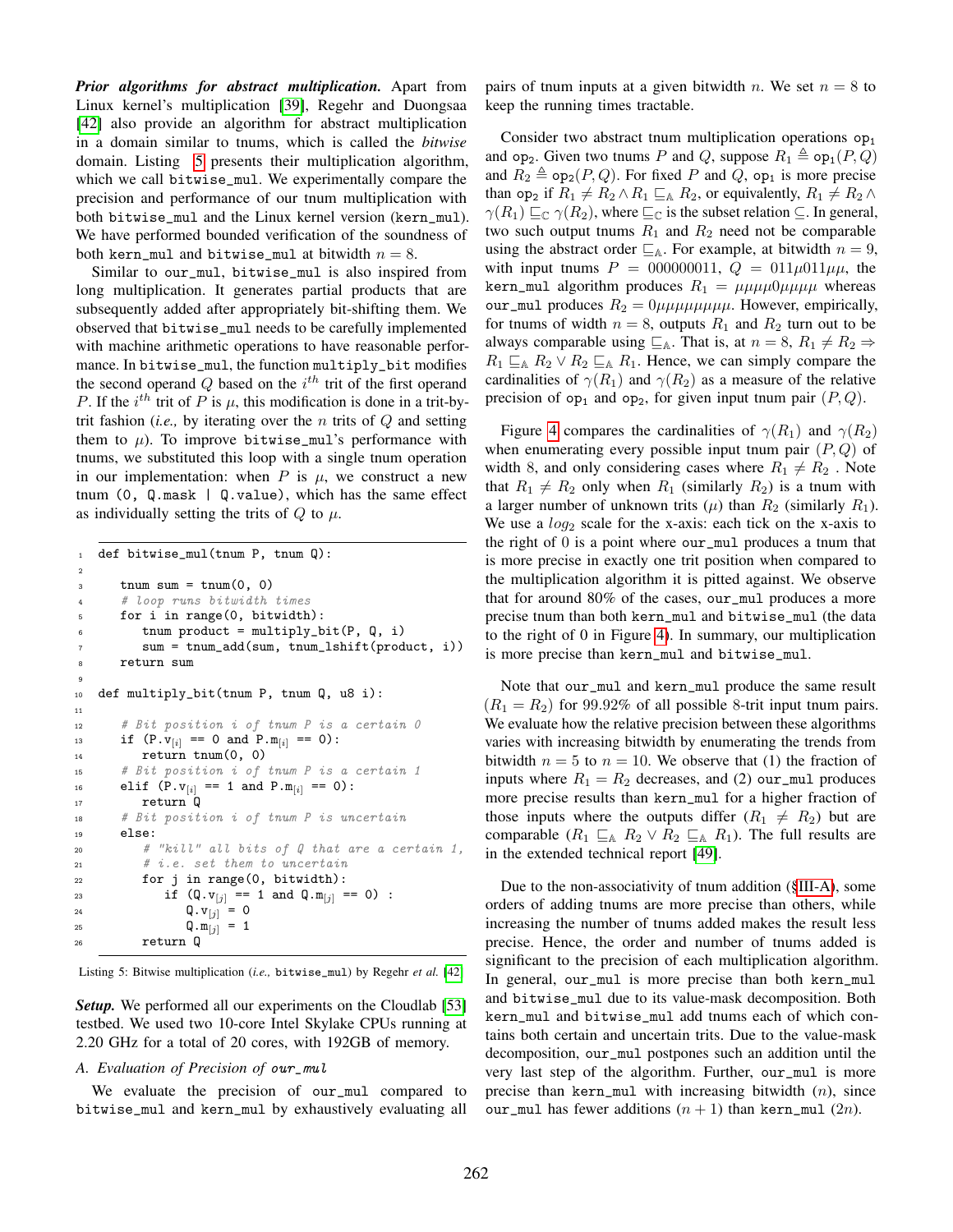<span id="page-9-0"></span>

Fig. 4: Cumulative distribution of the ratio of set sizes of the tnums (after concretization) produced by (a) kern\_mul to our\_mul, and (b) bitwise\_mul to our\_mul, for cases where the output from our\_mul is different. Results presented in log scale  $(log_2)$ . The input tnums pairs are drawn from the set of all possible tnum pairs of bitwidth 8.

<span id="page-9-1"></span>

Fig. 5: Cumulative distribution of the minimum number of CPU cycles taken by bitwise\_mul, kern\_mul, and our\_mul for 40 million randomly sampled 64-bit input tnum pairs.

#### *B. Performance Evaluation of* our\_mul

We compare the performance (in CPU cycles measured using the RDTSC time stamp counter) of all the tnum multiplication algorithms discussed in this paper: kern\_mul [\[39\]](#page-10-38), bitwise\_mul [\[42\]](#page-10-41), and our new algorithm our\_mul. We perform the experiment using 40 million randomly sampled tnum pairs (64-bit), repeating each input pair 10 times and measuring the minimum number of cycles across these trials. Figure [5](#page-9-1) reports the cumulative distribution of this cycle count across all the sampled inputs. All multiplication algorithms have a loop, and for some algorithms, the number of iterations of the loop depend on number of unknown bits in the input operands. Hence, the number of cycles varies across inputs.

We observe that our\_mul is faster (*i.e.,* fewer CPU cycles taken) than all the other versions of tnum multiplication. On average, kern\_mul takes around 393 cycles, our optimized version of bitwise\_mul takes 387 cycles, and our\_mul takes 262 cycles (when we take the average of the minimum of 10 trials for each input tnum pair). Our optimizations to bitwise\_mul to use machine arithmetic were important as it improved the performance significantly (*i.e.,* from 4921 cycles to 387 cycles). In summary, efficient use of machine arithmetic and the novel computation and summation of partial products makes our\_mul 33% (resp. 32%) faster on average than kern\_mul (resp. our optimized version of bitwise\_mul).

#### V. RELATED WORK

BPF safety. Given the widespread use of BPF, recent efforts have explored building safe JIT compilers and interpreters [\[54,](#page-11-7) [55,](#page-11-8) [56,](#page-11-9) [57\]](#page-11-10). These works assume the correctness of the inkernel static checker and the JIT translation happens after the BPF code passes the static checker. Prevail [\[7\]](#page-10-6) proposes an offline BPF analyzer using abstract interpretation with the zone abstract domain and supports programs with loops. In contrast to this paper, these prior efforts have not looked at verifying the tnum operations in the Linux kernel's static analyzer or explored the tnum domain specifically.

Abstract interpretation. Many static analyses use an abstract domain for abstract interpretation [\[38,](#page-10-37) [58,](#page-11-11) [59\]](#page-11-12). Abstract domains like intervals, octagons [\[45\]](#page-10-44), and polyhedra-based domains [\[60\]](#page-11-13) enhance the precision and efficiency of the underlying operations. Unlike the Linux kernel's tnums, their intended use is in offline settings. Of particular relevance to our work is the known-bits domain from LLVM [\[44,](#page-10-43) [3,](#page-10-2) [43\]](#page-10-42), which, like tnums, is used to reason about the certainty of individual bits in a value. Our work on verifying tnums will be likely useful to LLVM's known-bits analysis, as prior work does not provide proofs of precision and soundness for arithmetic operations such as addition and multiplication.

Safety of static analyzers. One way to check for soundness and precision bugs in static analyzers is to use automated random testing [\[61,](#page-11-14) [62\]](#page-11-15). Recently, Taneja et al. [\[3\]](#page-10-2) test dataflow analyses in LLVM to find soundness and precision bugs by using an SMT-based test oracle [\[63\]](#page-11-16). Bugariu et al. [\[64\]](#page-11-17) test the soundness and precision of widely-used numerical abstract domains [\[65,](#page-11-18) [60\]](#page-11-13). They use mathematical properties of such domains as test oracles while comparing against a set of representative domain elements. They assume that the oracle specification of operations is correct and precise. This paper differs from these approaches in that we formalize and construct analytical proofs for the abstract operations.

#### VI. CONCLUSION

Abstract domains like tnums are widely used to track register values in the Linux kernel and in various compilers. This paper performs verification of tnum arithmetic operations, and develops a new implementation for tnum multiplication. Our algorithm for tnum multiplication is sound, precise, and faster than Linux's kernel multiplication. Our new multiplication algorithm is now part of the Linux kernel.

## ACKNOWLEDGMENTS

This paper is based upon work supported in part by the National Science Foundation under FMITF-Track I Grant No. 2019302 and the Facebook's Networking Systems Research Award. We thank Edward Cree for his feedback on strength reductions and precision improvements for tnum operations.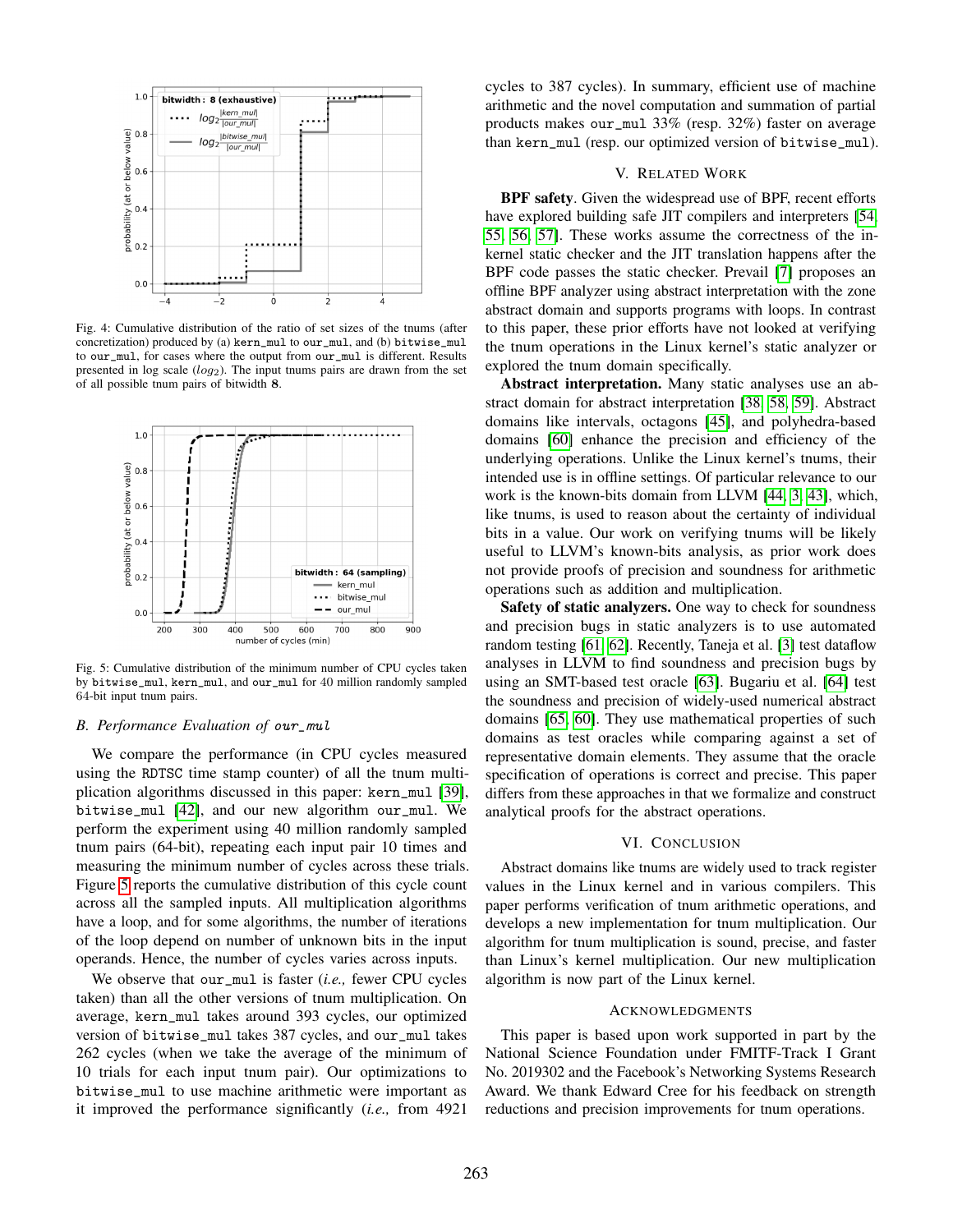#### **REFERENCES**

- <span id="page-10-0"></span>[1] D. Krupp, "Industrial experiences with the Clang analysis toolset," [Online, Retrieved Aug 31, 2021.] https://llvm.[org/devmtg/2015-04/](https://llvm.org/devmtg/2015-04/slides/Clang_static_analysis_toolset_final.pdf) [slides/Clang\\_static\\_analysis\\_toolset\\_final](https://llvm.org/devmtg/2015-04/slides/Clang_static_analysis_toolset_final.pdf).pdf.
- <span id="page-10-1"></span>[2] J. Corbet, "Gcc and static analysis," [Online, Retrieved Aug 31, 2021.] https://lwn.[net/Articles/493599/.](https://lwn.net/Articles/493599/)
- <span id="page-10-2"></span>[3] J. Taneja, Z. Liu, and J. Regehr, "Testing static analyses for precision and soundness," in *Proceedings of the 18th ACM/IEEE International Symposium on Code Generation and Optimization*, 2020, pp. 81–93.
- <span id="page-10-3"></span>[4] GCC Online Documentation, "GCC: Options that control static analysis," [Online, Retrieved Aug 31, 2021.] https://gcc.gnu.[org/onlinedocs/gcc/](https://gcc.gnu.org/onlinedocs/gcc/Static-Analyzer-Options.html) [Static-Analyzer-Options](https://gcc.gnu.org/onlinedocs/gcc/Static-Analyzer-Options.html).html.
- <span id="page-10-4"></span>[5] F. Brown, J. Renner, A. Nötzli, S. Lerner, H. Shacham, and D. Stefan, "Towards a verified range analysis for javascript jits," in *Proceedings of the 41st ACM SIGPLAN Conference on Programming Language Design and Implementation*, 2020, pp. 135–150.
- <span id="page-10-5"></span>[6] G. Morrisett, G. Tan, J. Tassarotti, J.-B. Tristan, and E. Gan, "Rocksalt: Better, faster, stronger sfi for the x86," in *Proceedings of the 33rd ACM SIGPLAN Conference on Programming Language Design and Implementation*, ser. PLDI '12. New York, NY, USA: Association for Computing Machinery, 2012, p. 395–404. [Online]. Available: https://doi.org/10.[1145/2254064](https://doi.org/10.1145/2254064.2254111).2254111
- <span id="page-10-6"></span>[7] E. Gershuni, N. Amit, A. Gurfinkel, N. Narodytska, J. A. Navas, N. Rinetzky, L. Ryzhyk, and M. Sagiv, "Simple and precise static analysis of untrusted linux kernel extensions," in *Proceedings of the 40th ACM SIGPLAN Conference on Programming Language Design and Implementation*, 2019, pp. 1069–1084.
- <span id="page-10-7"></span>[8] A. Bessey, K. Block, B. Chelf, A. Chou, B. Fulton, S. Hallem, C. Henri-Gros, A. Kamsky, S. McPeak, and D. Engler, "A few billion lines of code later: using static analysis to find bugs in the real world," *Communications of the ACM*, vol. 53, no. 2, pp. 66–75, 2010.
- <span id="page-10-8"></span>[9] D. Menendez and S. Nagarakatte, "Alive-infer: Data-driven precondition inference for peephole optimizations in llvm," *SIGPLAN Not.*, vol. 52, no. 6, p. 49–63, Jun. 2017. [Online]. Available: [https:](https://doi.org/10.1145/3140587.3062372) //doi.org/10.[1145/3140587](https://doi.org/10.1145/3140587.3062372).3062372
- <span id="page-10-9"></span>[10] J. Schulist, D. Borkmann, and A. Starovoitov, "A thorough introduction to eBPF," [Online, Retrieved Apr 16, 2021.] https://lwn.[net/Articles/](https://lwn.net/Articles/740157/) [740157/.](https://lwn.net/Articles/740157/)
- <span id="page-10-10"></span>[11] M. Fleming, "Linux Socket Filtering aka Berkeley Packet Filter (BPF)," [Online, Retrieved Apr 16, 2021.] [https://www](https://www.kernel.org/doc/Documentation/networking/filter.txt).kernel.org/doc/ [Documentation/networking/filter](https://www.kernel.org/doc/Documentation/networking/filter.txt).txt.
- <span id="page-10-11"></span>[12] "Netconf 2018 day 1," [Online, Retrieved Apr 16, 2021.] [https://lwn](https://lwn.net/Articles/757201/).net/ [Articles/757201/.](https://lwn.net/Articles/757201/)
- <span id="page-10-12"></span>[13] P. Labs, "Instantly troubleshoot your applications on Kubernetes," [Online, Retrieved Apr 16, 2021.] [https://pixielabs](https://pixielabs.ai/).ai/.
- <span id="page-10-13"></span>[14] A. Fabre, "L4drop: Xdp ddos mitigations," [Online, Retrieved Apr 19, 2021.] https://blog.cloudflare.[com/l4drop-xdp-ebpf-based-ddos](https://blog.cloudflare.com/l4drop-xdp-ebpf-based-ddos-mitigations/)[mitigations/.](https://blog.cloudflare.com/l4drop-xdp-ebpf-based-ddos-mitigations/)
- <span id="page-10-14"></span>[15] N. V. Shirokov, "XDP: 1.5 years in production. Evolution and lessons learned." in *Linux Plumbers Conference*, 2018.
- <span id="page-10-15"></span>[16] D. Borkmann, "Kube-proxy replacement at the XDP layer," [Online, Retrieved Apr 16, 2021.] https://cilium.[io/blog/2020/06/22/cilium-](https://cilium.io/blog/2020/06/22/cilium-18#kubeproxy-removal)[18#kubeproxy-removal.](https://cilium.io/blog/2020/06/22/cilium-18#kubeproxy-removal)
- <span id="page-10-16"></span>[17] "Suricata: ebpf and xdp," [Online, Retrieved Apr 16, 2021.] [https://](https://suricata.readthedocs.io/en/latest/capture-hardware/ebpf-xdp.html) suricata.readthedocs.[io/en/latest/capture-hardware/ebpf-xdp](https://suricata.readthedocs.io/en/latest/capture-hardware/ebpf-xdp.html).html.
- <span id="page-10-17"></span>[18] "Cilium API-aware networking and security," [Online, Retrieved Apr 14, 2021.] [https://cilium](https://cilium.io/).io/.
- <span id="page-10-18"></span>[19] J. Horn, "Arbitrary read+write via incorrect range tracking in ebpf," [Online, Retrieved Apr 16, 2021.] https://bugs.chromium.[org/p/project](https://bugs.chromium.org/p/project-zero/issues/detail?id=1454)[zero/issues/detail?id=1454.](https://bugs.chromium.org/p/project-zero/issues/detail?id=1454)
- <span id="page-10-19"></span>[20] V. Palmiotti, "Kernel pwning with eBPF: a love story," [Online, Retrieved August 31, 2021.] https://www.graplsecurity.[com/post/kernel-pwning](https://www.graplsecurity.com/post/kernel-pwning-with-ebpf-a-love-story)[with-ebpf-a-love-story.](https://www.graplsecurity.com/post/kernel-pwning-with-ebpf-a-love-story)
- <span id="page-10-20"></span>[21] Manfred Paul, "CVE-2020-8835: Linux kernel privilege escalation via improper eBPF program verification," [Online, Retrieved Apr 16, 2021.] https://www.zerodayinitiative.[com/blog/2020/4/8/cve-2020-8835-linux](https://www.zerodayinitiative.com/blog/2020/4/8/cve-2020-8835-linux-kernel-privilege-escalation-via-improper-ebpf-program-verification)[kernel-privilege-escalation-via-improper-ebpf-program-verification.](https://www.zerodayinitiative.com/blog/2020/4/8/cve-2020-8835-linux-kernel-privilege-escalation-via-improper-ebpf-program-verification)
- <span id="page-10-21"></span>[22] Rick Larabee, "eBPF and Analysis of the get-rekt-linux-hardened.c Exploit for CVE-2017-16995," [Online, Retrieved Apr 14, 2021.] https://ricklarabee.blogspot.[com/2018/07/ebpf-and-analysis-of-get-rekt](https://ricklarabee.blogspot.com/2018/07/ebpf-and-analysis-of-get-rekt-linux.html)[linux](https://ricklarabee.blogspot.com/2018/07/ebpf-and-analysis-of-get-rekt-linux.html).html.
- <span id="page-10-22"></span>[23] L. Nelson, "bpf, x32: Fix bug with alu64 LSH, RSH, ARSH bpf\_x shift by 0," [Online, Retrieved Apr 19, 2021.] [https://github](https://github.com/torvalds/linux/commit/68a8357ec15bdce55266e9fba8b8b3b8143fa7d2).com/torvalds/ [linux/commit/68a8357ec15bdce55266e9fba8b8b3b8143fa7d2.](https://github.com/torvalds/linux/commit/68a8357ec15bdce55266e9fba8b8b3b8143fa7d2)
- <span id="page-10-23"></span>[24] J. Horn, "bpf/verifier: fix bounds calculation on bpf\_rsh," [Online, Retrieved Apr 19, 2021.] https://github.[com/torvalds/linux/commit/](https://github.com/torvalds/linux/commit/4374f256ce8182019353c0c639bb8d0695b4c941) [4374f256ce8182019353c0c639bb8d0695b4c941.](https://github.com/torvalds/linux/commit/4374f256ce8182019353c0c639bb8d0695b4c941)
- <span id="page-10-24"></span>[25] ——, "bpf: fix 32-bit alu op verification," [Online, Retrieved Apr 19, 2021.] https://github.[com/torvalds/linux/commit/](https://github.com/torvalds/linux/commit/468f6eafa6c44cb2c5d8aad35e12f06c240a812a) [468f6eafa6c44cb2c5d8aad35e12f06c240a812a.](https://github.com/torvalds/linux/commit/468f6eafa6c44cb2c5d8aad35e12f06c240a812a)
- <span id="page-10-25"></span>[26] D. Borkmann, "bpf: Fix incorrect verifier simulation of [Online, Retrieved Apr 19, https://git.kernel.[org/pub/scm/linux/kernel/git/netdev/net](https://git.kernel.org/pub/scm/linux/kernel/git/netdev/net.git/commit/kernel/bpf?id=0af2ffc93a4b50948f9dad2786b7f1bd253bf0b9).git/commit/ [kernel/bpf?id=0af2ffc93a4b50948f9dad2786b7f1bd253bf0b9.](https://git.kernel.org/pub/scm/linux/kernel/git/netdev/net.git/commit/kernel/bpf?id=0af2ffc93a4b50948f9dad2786b7f1bd253bf0b9)
- <span id="page-10-26"></span>[27] ——, "bpf: Fix precision tracking for unbounded scalars,"<br>[Online, Retrieved Apr 19, 2021.] https://git.kernel.org/ Retrieved Apr 19, 2021.] [https://git](https://git.kernel.org/pub/scm/linux/kernel/git/netdev/net.git/commit/kernel/bpf?id=f54c7898ed1c3c9331376c0337a5049c38f66497).kernel.org/ [pub/scm/linux/kernel/git/netdev/net](https://git.kernel.org/pub/scm/linux/kernel/git/netdev/net.git/commit/kernel/bpf?id=f54c7898ed1c3c9331376c0337a5049c38f66497).git/commit/kernel/bpf?id= [f54c7898ed1c3c9331376c0337a5049c38f66497.](https://git.kernel.org/pub/scm/linux/kernel/git/netdev/net.git/commit/kernel/bpf?id=f54c7898ed1c3c9331376c0337a5049c38f66497)
- <span id="page-10-27"></span>[28] "bpf, x32: Fix bug with ALU64 LSH, RSH, ARSH BPF\_X shift by 0," [Online, Retrieved Apr 14, 2021.] https://github.[com/torvalds/linux/](https://github.com/torvalds/linux/commit/68a8357ec15bdce55266e9fba8b8b3b8143fa7d2) [commit/68a8357ec15bdce55266e9fba8b8b3b8143fa7d2.](https://github.com/torvalds/linux/commit/68a8357ec15bdce55266e9fba8b8b3b8143fa7d2)
- <span id="page-10-28"></span>[29] J. Horn, "bpf: fix integer overflows," [Online, Retrieved Apr 19, 2021.] https://github.[com/torvalds/linux/commit/](https://github.com/torvalds/linux/commit/bb7f0f989ca7de1153bd128a40a71709e339fa03) [bb7f0f989ca7de1153bd128a40a71709e339fa03.](https://github.com/torvalds/linux/commit/bb7f0f989ca7de1153bd128a40a71709e339fa03)
- <span id="page-10-29"></span>[30] "bpf: fix missing error return in check\_stack\_boundary()," [Online, Retrieved Apr 19, 2021.] https://github.[com/torvalds/linux/commit/](https://github.com/torvalds/linux/commit/ea25f914dc164c8d56b36147ecc86bc65f83c469) [ea25f914dc164c8d56b36147ecc86bc65f83c469.](https://github.com/torvalds/linux/commit/ea25f914dc164c8d56b36147ecc86bc65f83c469)
- <span id="page-10-30"></span>[31] "bpf: force strict alignment checks for stack pointers," [Online, Retrieved Apr 19, 2021.] https://github.[com/torvalds/linux/commit/](https://github.com/torvalds/linux/commit/a5ec6ae161d72f01411169a938fa5f8baea16e8f) [a5ec6ae161d72f01411169a938fa5f8baea16e8f.](https://github.com/torvalds/linux/commit/a5ec6ae161d72f01411169a938fa5f8baea16e8f)
- <span id="page-10-31"></span>[32] "bpf: don't prune branches when a scalar is replaced with a pointer," [Online, Retrieved Apr 14, 2021.] https://github.[com/torvalds/linux/](https://github.com/torvalds/linux/commit/179d1c5602997fef5a940c6ddcf31212cbfebd14) [commit/179d1c5602997fef5a940c6ddcf31212cbfebd14.](https://github.com/torvalds/linux/commit/179d1c5602997fef5a940c6ddcf31212cbfebd14)
- <span id="page-10-32"></span>[33] D. Borkmann, "bpf: Fix passing modified ctx to ld/abs/ind instruction," [Online, Retrieved Apr 19, 2021.] [https://git](https://git.kernel.org/pub/scm/linux/kernel/git/netdev/net.git/commit/kernel/bpf?id=6d4f151acf9a4f6fab09b615f246c717ddedcf0c).kernel.org/ [pub/scm/linux/kernel/git/netdev/net](https://git.kernel.org/pub/scm/linux/kernel/git/netdev/net.git/commit/kernel/bpf?id=6d4f151acf9a4f6fab09b615f246c717ddedcf0c).git/commit/kernel/bpf?id= [6d4f151acf9a4f6fab09b615f246c717ddedcf0c.](https://git.kernel.org/pub/scm/linux/kernel/git/netdev/net.git/commit/kernel/bpf?id=6d4f151acf9a4f6fab09b615f246c717ddedcf0c)
- <span id="page-10-33"></span>[34] J. Stringer, "Document navigating BPF verifier complexity," [Online, Retrieved Aug 31, 2021.] https://github.[com/cilium/cilium/issues/5130.](https://github.com/cilium/cilium/issues/5130)
- <span id="page-10-34"></span>[35] D. Borkmann, "bpf, doc: Add initial nodes on verifier complexity," [Online, Retrieved Aug 31, 2021.] https://github.[com/cilium/cilium/](https://github.com/cilium/cilium/commit/ff7c6767180a9923fb1c0646945f29709da6fb6e) [commit/ff7c6767180a9923fb1c0646945f29709da6fb6e.](https://github.com/cilium/cilium/commit/ff7c6767180a9923fb1c0646945f29709da6fb6e)
- <span id="page-10-35"></span>[36] "BPF design Q & A," [Online. Retrieved Jan 20, 2021.] [https://](https://www.kernel.org/doc/html/v5.6/bpf/bpf_design_QA.html) www.kernel.org/doc/html/v5.[6/bpf/bpf\\_design\\_QA](https://www.kernel.org/doc/html/v5.6/bpf/bpf_design_QA.html).html, 2021.
- <span id="page-10-36"></span>[37] "BPF: Increase complexity limit and maximum program size," [Online. Retrieved Jul 12, 2021.] [https://git](https://git.kernel.org/pub/scm/linux/kernel/git/torvalds/linux.git/commit/?id=c04c0d2b968ac45d6ef020316808ef6c82325a82).kernel.org/ [pub/scm/linux/kernel/git/torvalds/linux](https://git.kernel.org/pub/scm/linux/kernel/git/torvalds/linux.git/commit/?id=c04c0d2b968ac45d6ef020316808ef6c82325a82).git/commit/?id= [c04c0d2b968ac45d6ef020316808ef6c82325a82,](https://git.kernel.org/pub/scm/linux/kernel/git/torvalds/linux.git/commit/?id=c04c0d2b968ac45d6ef020316808ef6c82325a82) 2019.
- <span id="page-10-37"></span>[38] P. Cousot and R. Cousot, "Abstract interpretation: a unified lattice model for static analysis of programs by construction or approximation of fixpoints," in *Proceedings of the 4th ACM SIGACT-SIGPLAN symposium on Principles of programming languages*, 1977, pp. 238–252.
- <span id="page-10-38"></span>[39] E. Cree, Y. Song, J. Fastabend, and D. Borkmann, "Linux tristate numbers," [Online, Retrieved Aug 31, 2021.] [https://github](https://github.com/torvalds/linux/blob/v5.10/kernel/bpf/tnum.c).com/torvalds/ linux/blob/v5.[10/kernel/bpf/tnum](https://github.com/torvalds/linux/blob/v5.10/kernel/bpf/tnum.c).c.
- <span id="page-10-39"></span>[40] D. Monniaux, "Verification of device drivers and intelligent controllers: a case study," in *Proceedings of the 7th ACM & IEEE international conference on Embedded software*, 2007, pp. 30–36.
- <span id="page-10-40"></span>[41] A. Miné, "Abstract domains for bit-level machine integer and floatingpoint operations," in *WING'12-4th International Workshop on invariant Generation*, 2012, p. 16.
- <span id="page-10-41"></span>[42] J. Regehr and U. Duongsaa, "Deriving abstract transfer functions for analyzing embedded software," *ACM SIGPLAN Notices*, vol. 41, no. 7, pp. 34–43, 2006.
- <span id="page-10-42"></span>[43] M. Mukherjee, P. Kant, Z. Liu, and J. Regehr, "Dataflow-based pruning for speeding up superoptimization," *Proceedings of the ACM on Programming Languages*, vol. 4, no. OOPSLA, pp. 1–24, 2020.
- <span id="page-10-43"></span>[44] "LLVM Known Bits analysis," [Online, Retrieved Apr 20, 2021.] [https:](https://www.llvm.org/docs/GlobalISel/KnownBits.html) //www.llvm.[org/docs/GlobalISel/KnownBits](https://www.llvm.org/docs/GlobalISel/KnownBits.html).html.
- <span id="page-10-44"></span>[45] A. Miné, "Tutorial on static inference of numeric invariants by abstract interpretation," *Foundations and Trends in Programming Languages*, vol. 4, no. 3-4, pp. 120–372, 2017.
- <span id="page-10-45"></span>[46] *Sound, Precise, and Fast Abstract Interpretation with Tristate Numbers*. Zenodo, 2021. [Online]. Available: [https://doi](https://doi.org/10.5281/zenodo.5703630).org/10.5281/ zenodo.[5703630](https://doi.org/10.5281/zenodo.5703630)